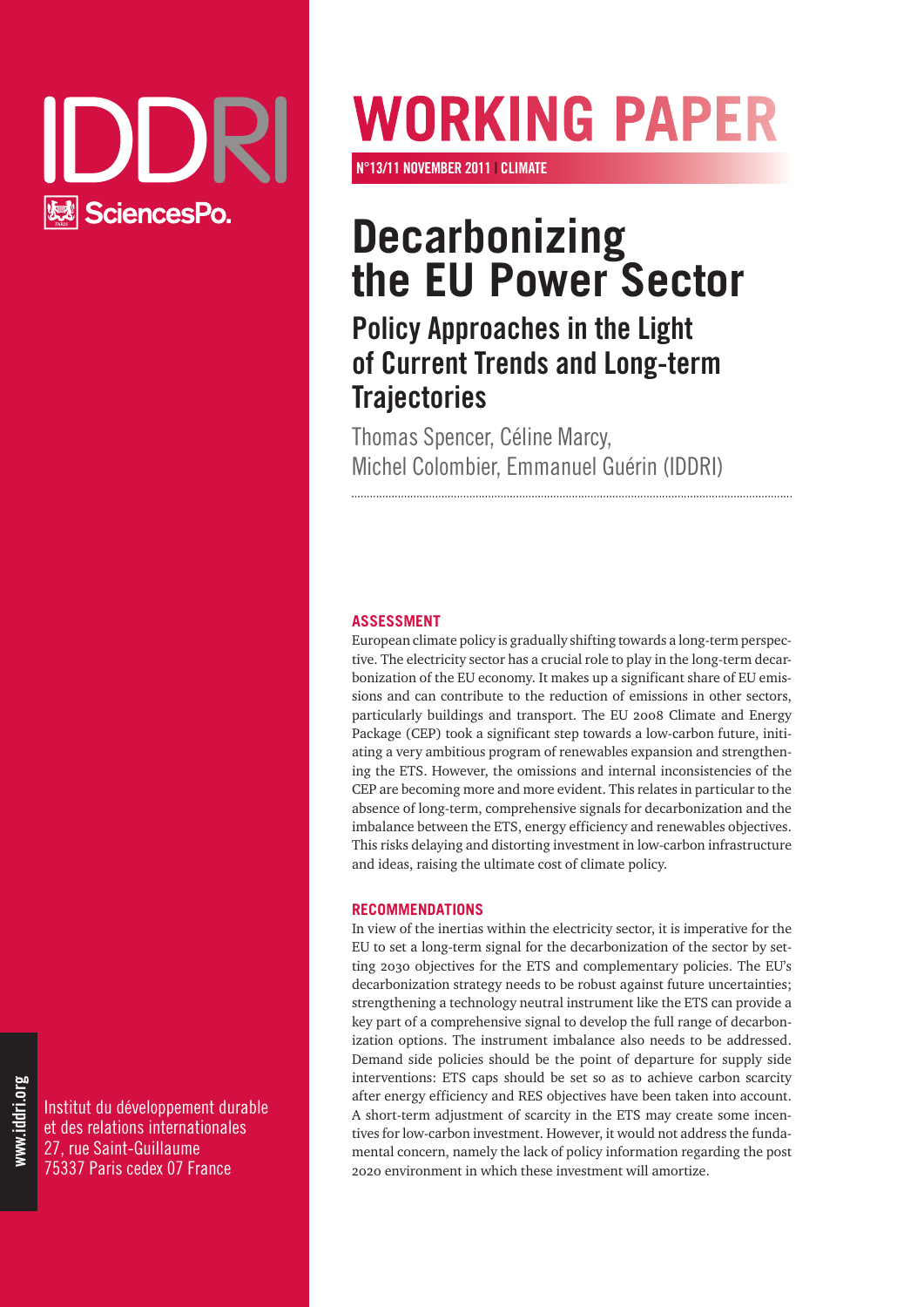#### **DISCLAIMER**

This paper is part of the Project "Is there a case for the EU moving beyond 20% GHG emissions reduction target by 2020?" convened by Climate Strategies. Reports and presentations pertaining to this project are available at http://www.climatestrategies.org/research/our-reports/category/57.html

The views expressed in this paper are those of the author(s) and do not necessarily represent those of Climate Strategies, or its policies. All reasonable measures have been taken to ensure the quality, reliability, and accuracy of the information in this publication.

#### About Climate Strategies

Climate Strategies is an international organisation that convenes networks of leading academic experts around specific climate change policy challenges. From this it offers rigorous, independent research to governments and the full range of stakeholders, in Europe and beyond.

Climate Strategies c/o University of Cambridge http://www.climatestrategies.org»www.climatestrategies.org

#### Publisher

Publisher i.e. Climate Strategies 2011

For citation: Spencer, T., Colombier, M. and C. Marcy, "Decarbonizing the EU Power Sector - Policy Approaches in the Light of Current Trends and Long-term Trajectories", Paris: IDDRI and Climate Strategies, 2011.

#### $*$

**AUTHORS** 

For more information about this document, please contact the authors:

Thomas Spencer thomas.spencer@iddri.org Céline Marcy celine.marcy@iddri.org Michel Colombier michel.colombier@iddri.org Emmanuel Guérin emmanuel.guerin@iddri.org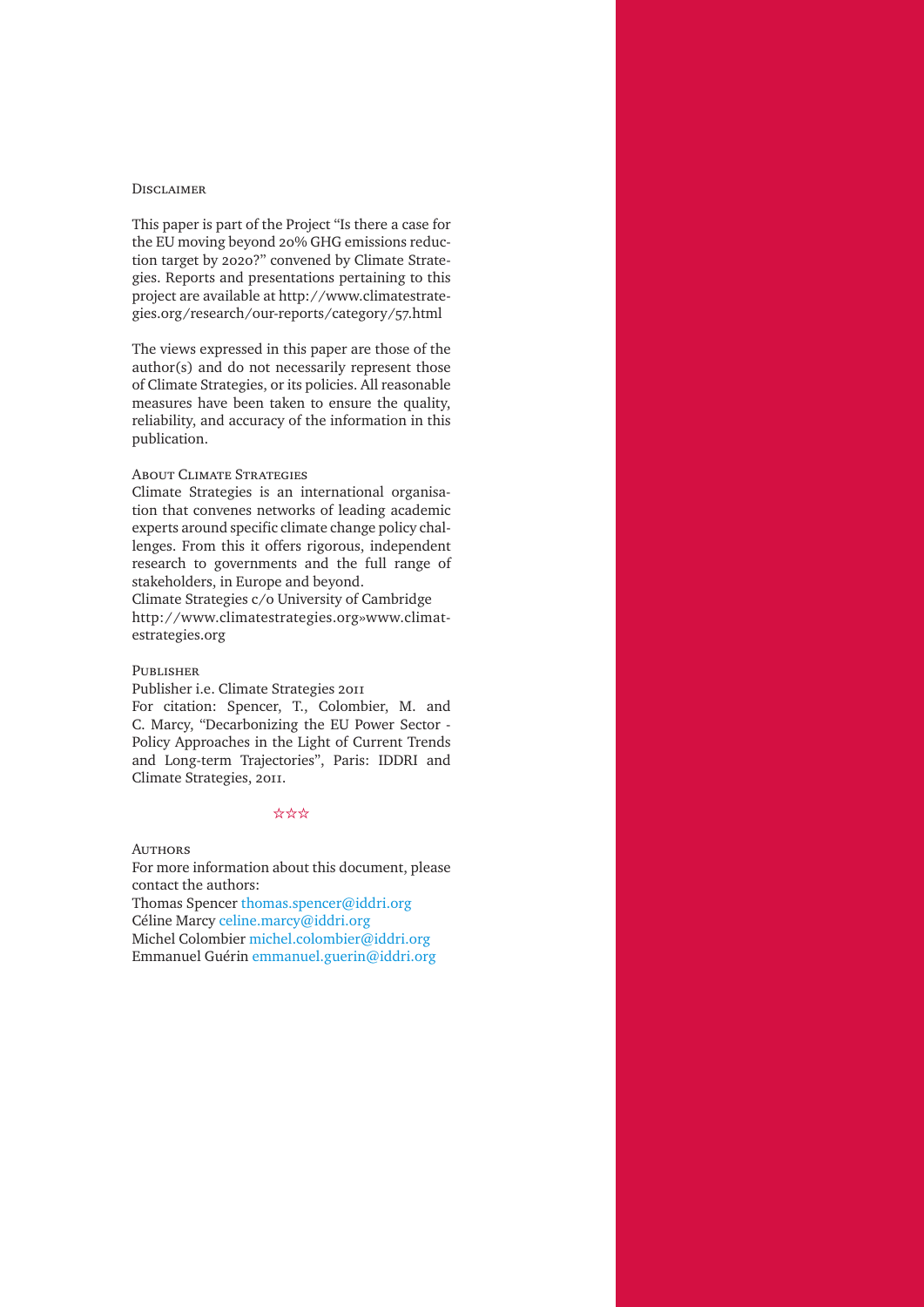## **Decarbonizing the EU Power Sector Policy Approaches in the Light of Current Trends and Long-term Trajectories**

Thomas Spencer, Céline Marcy, Michel Colombier, Emmanuel Guérin (IDDRI)

| <b>LIST OF FIGURES</b>                                  | 4              |
|---------------------------------------------------------|----------------|
| <b>LIST OF TABLES</b>                                   | 4              |
| <b>INTRODUCTION AND CONTEXT</b>                         | 5              |
| <b>1.CURRENT INVESTMENT TRENDS AND GENERAL SECTORAL</b> |                |
| <b>CONTEXT</b>                                          | 5              |
| LL Investment trends                                    | 6              |
| 1.2. Current drivers of investment and future trends    | 7              |
| 2. STUDIES OF EU POWER SECTOR DECARBONIZATION           | 8              |
| <b>3. THE DEMAND SIDE OF THE EQUATION</b>               | 8              |
| <b>4 THE SUPPLY SIDE OF THE FOUATION</b>                | g              |
| 4.1. Inertias and technology and portfolio options      | 9              |
| 4.2. Decarbonization scenario mixes for Europe          | T <sub>2</sub> |
| <b>5. THE POLICY CONTEXT</b>                            | 14             |
| 5.1. Investment needs and implications for policy       | <b>I4</b>      |
| 5.2. Investment under uncertainty in the electricity    |                |
| sector                                                  | 15             |
| 5.3. What role for the ETS in a policy mix?             | т6             |
| 5.4. The signal sent by the EU ETS                      | <b>T6</b>      |
| <b>6. CONCLUSIONS: POLICY RECOMMENDATIONS</b>           | 21             |
| <b>REFERENCES</b>                                       | 23             |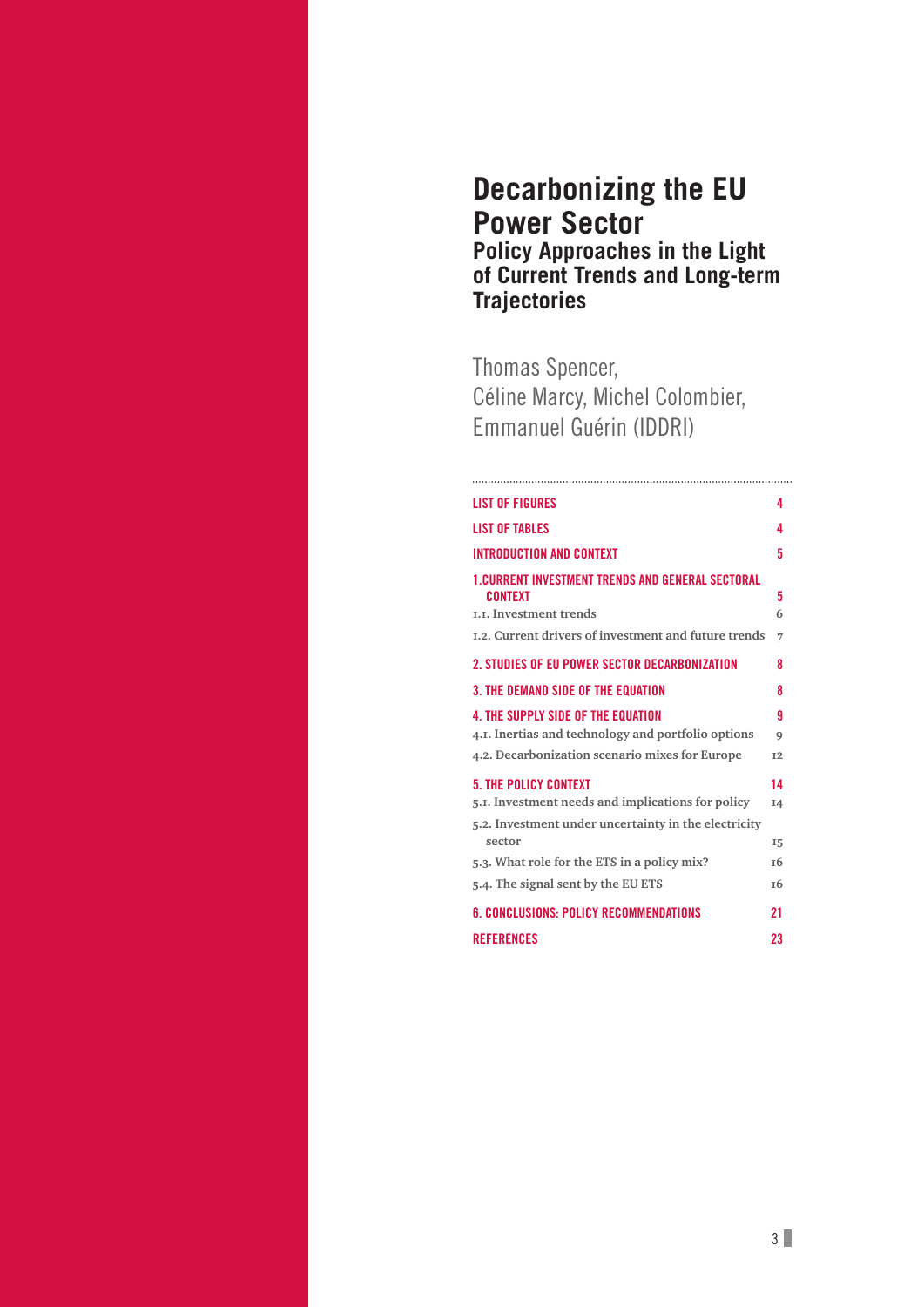## **List of Figures**

### **List of Tables**

| Figure 1: newly installed capacities<br>in Europe in 2010                                     | page 6  | Table $I :$ additions, retirements,<br>and investment needs in the OECD<br>power sector to 2035 |         |
|-----------------------------------------------------------------------------------------------|---------|-------------------------------------------------------------------------------------------------|---------|
| Figure 2 : projected installed<br>capacities in Europe                                        | page 7  | Table 2: investment costs                                                                       | page 7  |
| Figure 3: decommissionings                                                                    |         | in the power sector                                                                             | page 14 |
| and planned constructions 2010-2020<br>Figure 4: EUA futures prices 2011-2015,                | page 12 |                                                                                                 |         |
| left panel; financial intermediaries'<br>projections for EUA prices Phase III,<br>right panel | page 17 |                                                                                                 |         |
| Figure 5: sources of marginal<br>cost uncertainty in the ETS,<br>2020 and 2030                | page 18 |                                                                                                 |         |
| Figure 6: projections<br>of gross electricity generation,<br>2010-2030                        | page 19 |                                                                                                 |         |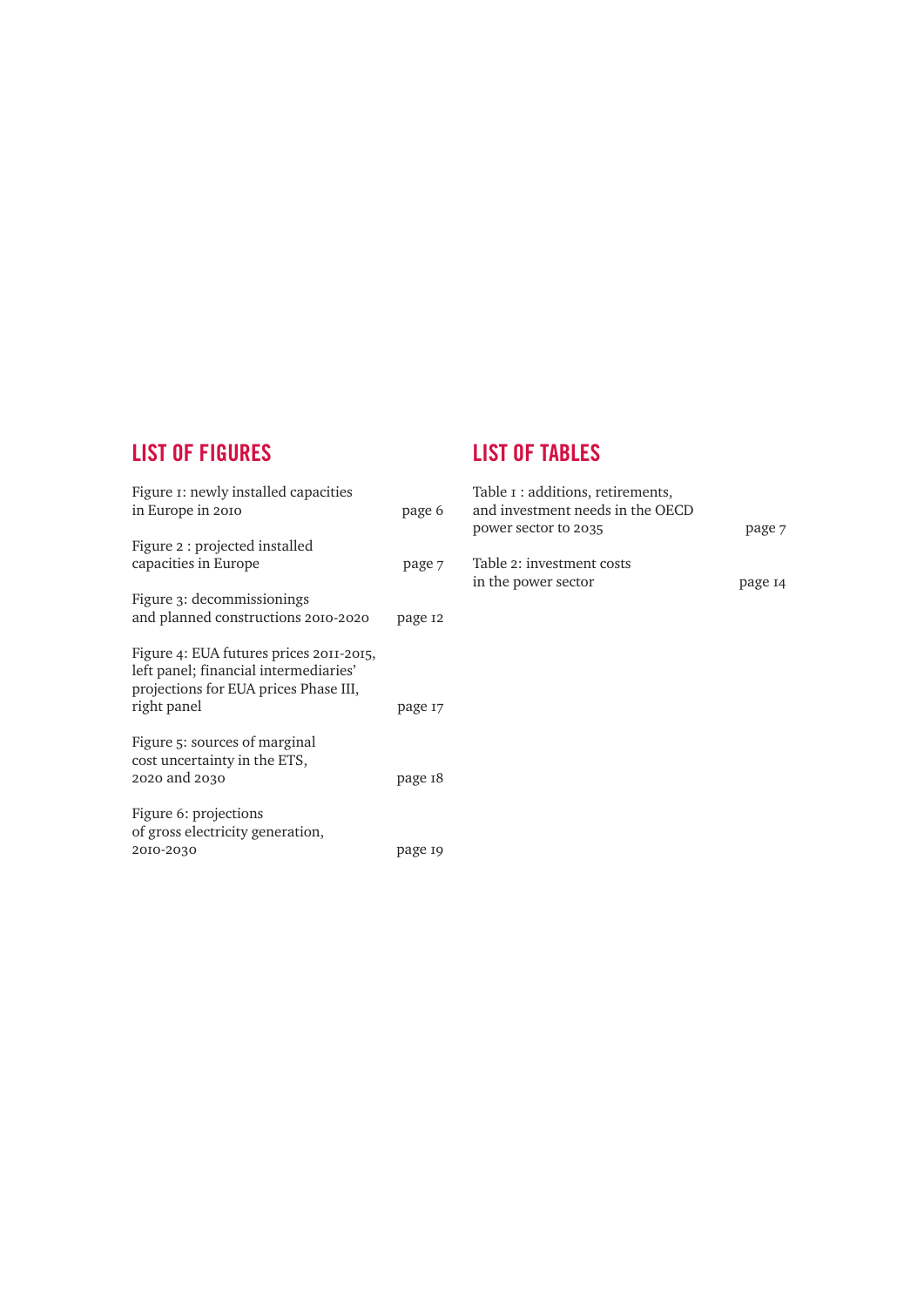#### **Introduction AND CONTEXT**

In October 2009, the EU agreed to a reduction of greenhouse gas emissions (GHGs) of 80-95% by 2050, against 1990 levels (European Council, 2009). Among EU Member States and internationally, the paradigm is gradually shifting away from marginal emissions reductions towards long-term, low-carbon development (THINK, 2011; Neuhoff, 2011). The EU's long-term objective therefore casts European climate and energy policy into a fundamentally new light. It is no longer sufficient to attain the EU's 2020 objectives; rather, policies for the short-term (2020) must place the EU on an economically feasible trajectory towards its 2050 objective.

A number of recent studies have analyzed the achievement of ambitious decarbonization objectives by 2050 within the EU (ECF, 2010; IEA, 2010; Eurelectric, 2011; EC, 2011). They all agree that such an objective is technically attainable under a variety of technology/policy scenarios. They also agree that a particularly significant role must be played by the electricity sector, due to its dominant share of EU emissions; $<sup>T</sup>$  and the lower marginal</sup> abatement costs in this sector, which could allow it to adopt much of the effort of decarbonizing other sectors, notably transport and heating/cooling.

The electricity system requires synchronous balancing of supply and demand. Demand is relatively inelastic, especially in the short term, and therefore supply must follow demand.<sup>2</sup> Rigorous demand side policies will be required to allow the electricity sector to adopt much of the decarbonization effort in other sectors at manageable investment costs. However, both the scale and timing of electrification are uncertain, as are the adoption

and ultimate effectiveness of demand reduction policies. Demand side policies interact in turn with supply related policies, such as the ETS and RES policies by impacting the scarcity and hence the price of carbon in an ETS. This interaction can place both upside and downside pressure on the carbon price, depending on the actual success of demand side policies and the *ex ante* calibration of the ETS and energy efficiency policies.

**Demand scenarios therefore form the essential point of departure for policies related to the supply of low-carbon electricity.** This paper therefore takes as a starting point the role of demand-side efforts in the decarbonization of the electricity sector. Its objective is to assess the coherence of the current policy framework in the electricity sector with the decarbonization agenda of the EU. It is structured as follows. Section 1 begins with the *status quo*: it examines recent investment trends in the EU electricity sector, and the key drivers for investment. Section 2 briefly describes key features common to the published studies on decarbonizing the EU power sector. Section 3 then examines in more detail the demand side of the decarbonization equation, in particular the role of demand reduction in the transition. On the basis thereof, section 4 examines the supply side of the equation, drawing out the policy implications of high inertias and uncertainties in the sector. Section 5 then zooms in on the policy context, focusing in particular on the transformational signals sent by the policy mix. Section 6 concludes with policy recommendations.

#### **1.Current investment trends and general sectoral context**

This section briefly gives the context for the following discussion of decarbonization in the electricity sector. It displays recent investment

<sup>1.</sup>  $\sim$  32% of EU27 CO2 emissions

<sup>2.</sup> This could change in the long-term depending on the introduction of advanced demand side management.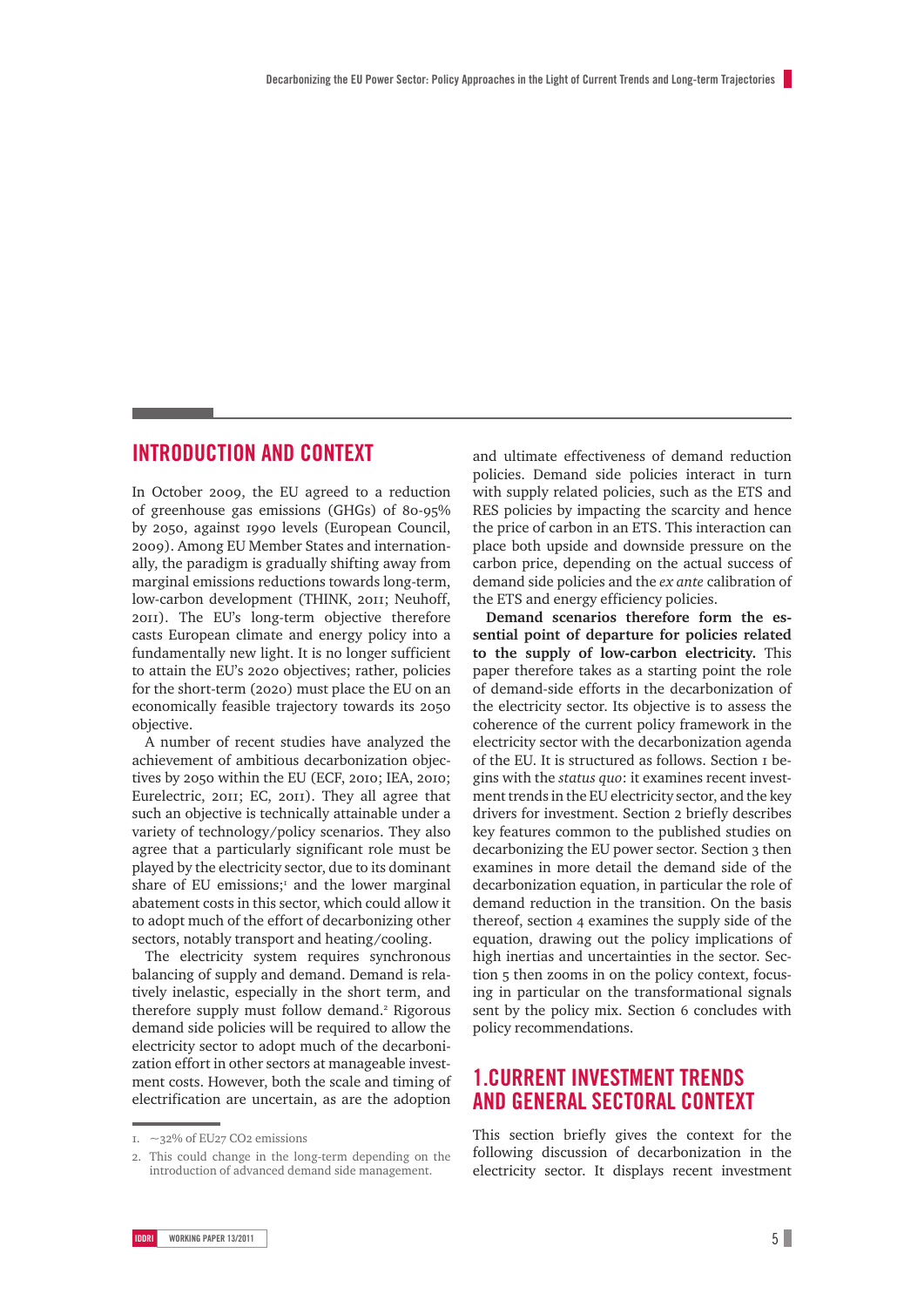

#### **Figure 1.** Newly installed capacities in Europe in 2010

trends, and breaks down the scale and drivers of future BAU investment needs by decade (2010- 2020 vs. 2020-2030) and region (Western vs. Eastern Europe).

#### 1.1. Investment trends

Over the last two decades, investment in the EU power mix has been marked by two dominant trends. The first was a continual increase in total electricity demand, of roughly 75% between 1990 and 2008 (Eurelectric, 2010, pp. 10). The second has been a dramatic expansion in gas and RES in the electricity supply. Gas has seen the most dramatic growth, by roughly 420% between 1990 and 2008, from 167.5 TWh to 868.8 TWh in 2008 (IEA, 2011, pp. IV. 59).3 This was driven by a feedback loop of technological breakthroughs allowing the construction of cheap, relatively small-scale gas units, while market liberalization introduced competition, creating economic conditions in which gas proved very attractive (cf. Winskel, 2002). Technology improvements and public support schemes have also driven an increase in renewables of 41% between 1990 and 2008 (IEA, 2011, pp. IV. 59). In particular biomass-and-waste and wind generation have grown dramatically, albeit from a low base. Nuclear, hydro and coal generation have remained roughly stable. In the decade 2000-2010, gas (49%), wind (28%) and solar (10%) made up the dominant capacity investments in Europe

Roughly 55 GW of new capacity were installed in Europe in 2010. These can be decomposed as follows:

*A dash for gas:* the majority of planned and under construction plants are combined cycle natural gas turbines (CCGT). In 2009, gas-fired capacity represented 19% of installed capacity. In 2010, the newly added capacities reached 28 280 MW. The wave of CCGT construction is particularly pronounced in Spain, Germany, the UK and France. Nevertheless, over 30GW of gas-fired projects have been put on hold, largely as a result of the impact of the crisis on projected electricity demand and the availability of financing. A number of factors have driven this dash for gas, including:

- m a more attractive risk profile for private financing, due among other factors to lower capital costs and the ability of (marginal) gas plant to pass on fuel/carbon price fluctuations into electricity prices (cf. Hood, 2011). Thus electricity prices and gas prices tend to co-vary providing a hedge for gas-fired producers;
- $\blacksquare$  relatively low gas/coal price ratios in recent years; and
- m environmental and social opposition to other forms of thermal generation.

*A dash for RES:* wind and solar represented 17% and 22% of newly installed capacity in 2010, at 12 GW and 9.3 GW respectively (figure 1 above). New capacity investments in RES are driven largely by national support schemes, implemented for domestic energy security or green industrial policy objectives, or to meet the 20% RES objective in the 2008 EU climate and energy package. The dramatic success of such schemes in promoting capacity expansion has led to social cost concerns, as well as for the secure integration of RES into the grid. In addition, demand reduction as a result of the recession means more competition between different technologies. Recent retroactive adjustments to support schemes (e.g. Spain) highlight these tensions.

<sup>3.</sup> NB. Figures for OECD Europe.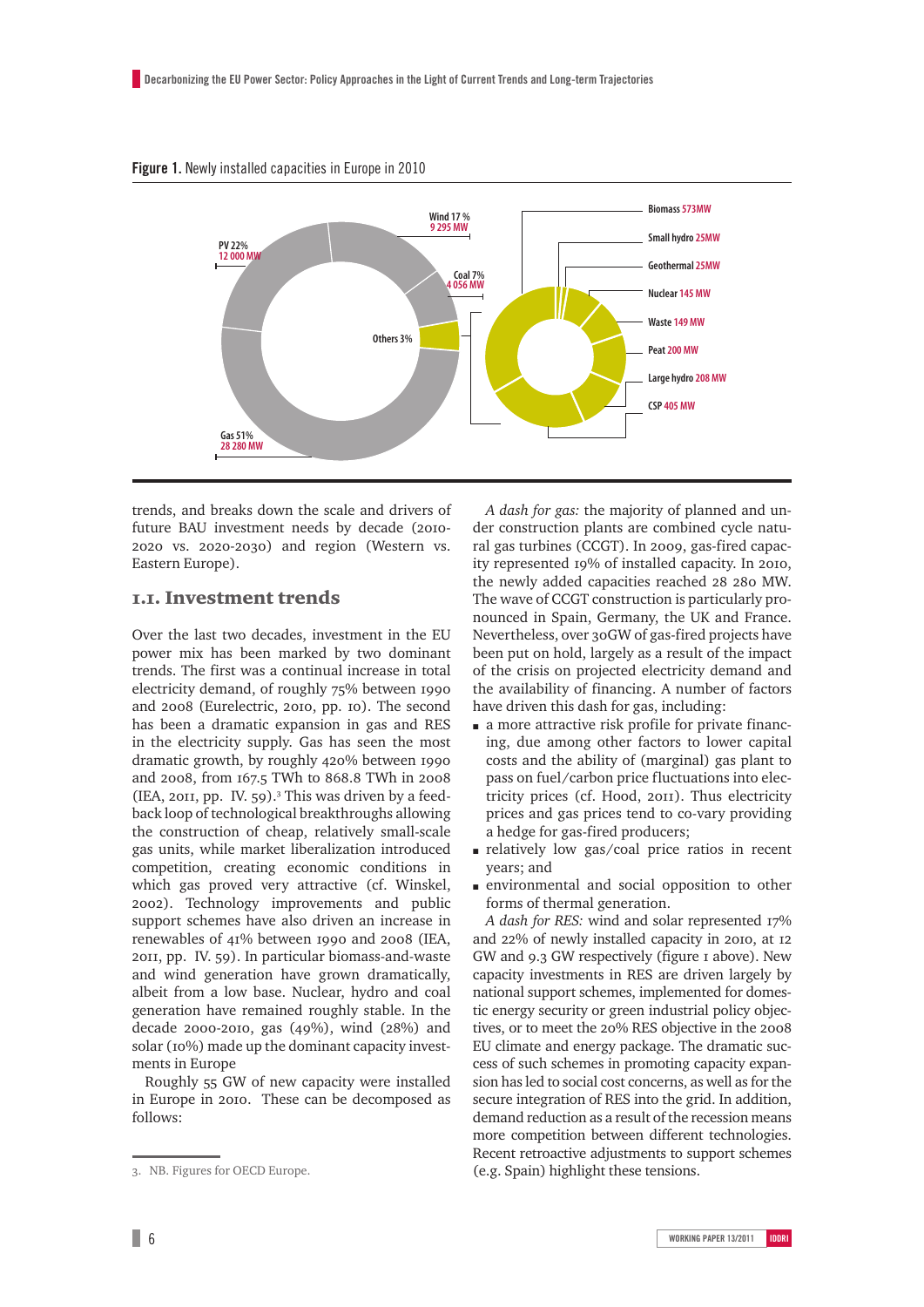

**Figure 2.** Projected installed capacities in Europe<sup>\*</sup>

Source: ENTSO-E, 2010.

\* Includes the EU27, and the Republic of Ireland, Norway, Bosnia-Herzegovina, Croatia, Former Yugoslav Republic of Macedonia, Montenegro, the Republic of Serbia, and **Switzerland** 

*A shift away from coal:* looking back over the last 3 years, around 23 GW of planned new coal capacity have either been suspended or cancelled. Nevertheless, the European Wind Energy Association states that in 2010 the EU power sector installed more coal than it decommissioned - 4 056 MW have been installed in 2010, while roughly 2 000 MW have been decommissioned over the same period (EWEA, 2011). Around 13 GW of coal power plants are under construction in Europe.

*Hurdles in nuclear investments:* the nuclear industry faces financing difficulties due to its high exposure to cost of capital risks (cf. Rothwell, 2006); exposure to electricity price risks (cf. Yang et al, 2008), as well as policy/social risks. Most nuclear projects have been delayed, particularly in UK and in Eastern Europe (Lithuania, Poland). Nuclear once again faces strong public oposition following the Fukushima disaster. Given planned retirements (UK) and nuclear phase outs (notably Germany), a significant investment program would be required just to maintain the share of nuclear in the EU electricity mix in the coming decades (cf. ENTSO-E, 2010). Concerns that the current policy framework is insufficiently robust to promote merchant-based nuclear investment have also motivated the proposed electricity market reform in the UK, for example.

#### 1.2. C urrent drivers of investment and future trends

The EU power sector is approaching a major investment cycle driven by a number of factors. For further clarification, these can be usefully broken down into the two coming decades (2010-2020 and 2020-2030) and Western and Eastern Europe.

In the coming decade, the EU is expected to retire roughly 18% of existing capacity, or 150 GW compared to installed capacity of roughly 850 GW in 2009 (cf IEA, 2010b; Eurelectric, 2011). BAU electricity demand growth of roughly 1.5% for the decade (cf. ENTSO-E, 2010; EC, 2010) would lead to another 150 GW being installed, with a total capacity by 2020 of around 1000 GW. Therefore, total BAU capacity investments for the EU27 converge at a figure of around 300 GW of new investment by 2020.

In the decade following (2020-2030), both retirements and investments increase due *inter alia*  to the aging fleet and the need for new, low-carbon capacities. Table 1 displays estimates of retirements, additions and investment needs in the OECD Europe power sector to 2035. Retirements are likely to accelerate somewhat in the latter decade, and investments will likely by dominated by high nameplate capacity, low capacity credit renewables.

**Table 1.** Additions, retirements, and investment needs in the OECD power sector to 20354

| 2010-2020 |                                      |                                 | 2021-2035                |                            |                                     |
|-----------|--------------------------------------|---------------------------------|--------------------------|----------------------------|-------------------------------------|
| (GW)      | <b>Additions Retirements</b><br>(GW) | Investment<br>(USD2009)<br>h(n) | <b>Additions</b><br>(GW) | <b>Retirements</b><br>(GW) | <b>Investments</b><br>(USD2009 bln) |
| 337       | 158                                  | 694                             | 498                      | 348                        | 1 0 8 0                             |

Source: IFA, 2010b

4. N.B. figures for OECD Europe.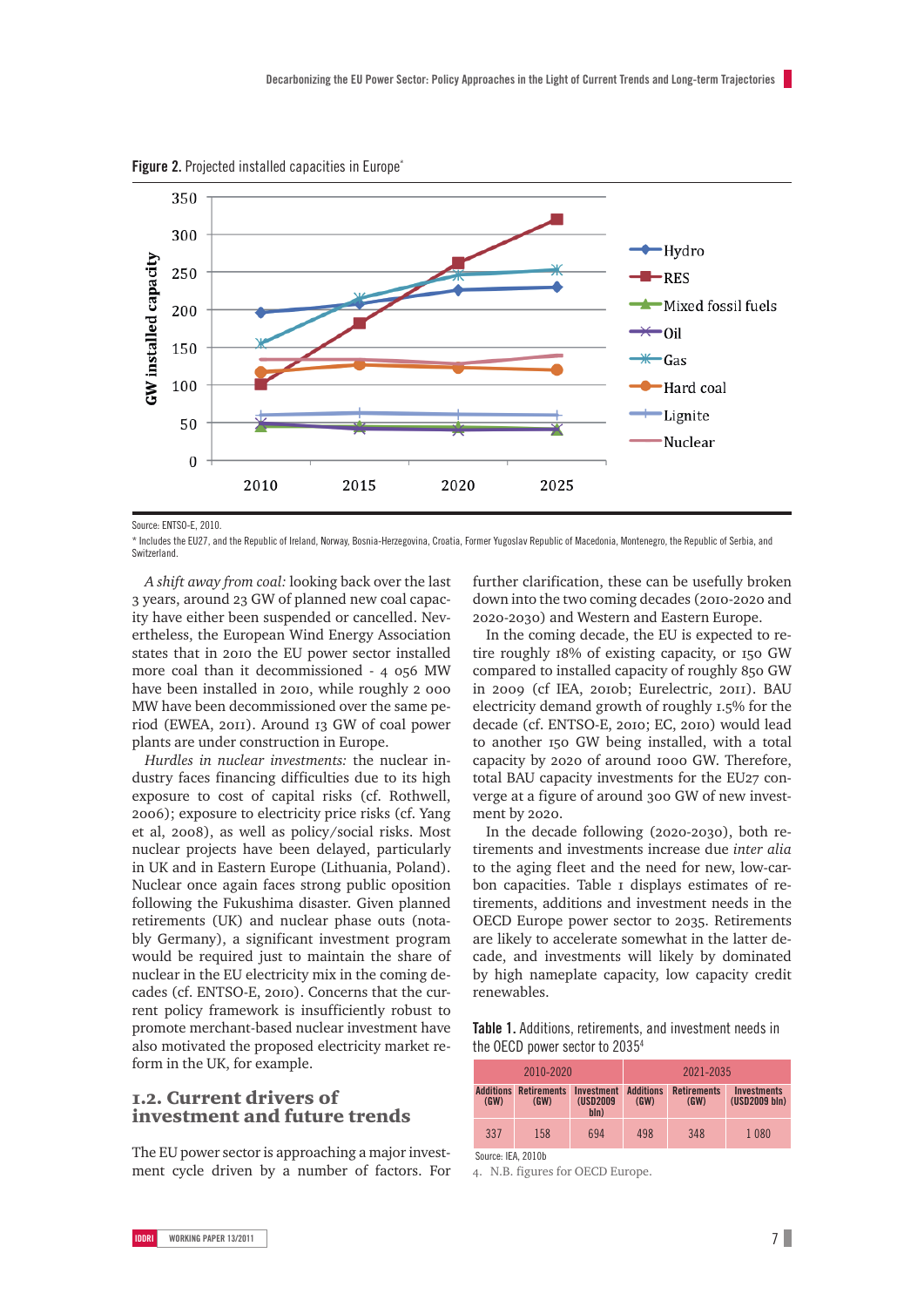The drives for investment are somewhat more pronounced in Eastern Europe. In the CEE region, economic growth is expected to be higher in the coming decade, and electricity consumption per capita is currently lower, as a legacy of socialism.5 Projected demand growth is therefore higher in the region (roughly 2% compared to 1.5% for the EU27) in the coming decade. In addition, the turbulent process of the post-socialist transition and the enormous "energy efficiency reserve" available in the region has led to a hiatus of investment over the past several decades. Therefore, rapidly aging capital stock will require significant investments in the region in the coming decade.

Bottom up BAU projections from European TSOs provide an insight into the trajectory of the electricity mix over the coming decade under existing policy frameworks. It should be noted that these are from the perspective of the *policy maker*, not the *private investor*; section 6 will discuss the implications of second-best policy effects on the decisions of investors. Nonetheless, these projections can generate useful insights. They are dominated by two marked trends: firstly, the dramatic expansion of installed RES capacity, which grows by 162% between 2010 and 2020, from 101 GW in 2010 to 262 GW in 2020; secondly, a similar jump in gasfired capacity of some 60%, from 155 GW in 2010 to 246 GW in 2020. Other generation technologies roughly retain their absolute levels of installed capacity, although hydro, including pumped hydro, also experiences an increase, driven mainly by investments in Austria, Switzerland, Spain and Portugal. The projected evolution in the generation mix is shown in figure 2 above.

#### **2. Studies of EU power sector decarbonization**

This section briefly places the current trends discussed above in a longer-term perspective. From the published body of literature on the decarbonization of the EU economy and the electricity sector, several high level commonalities can be drawn (cf. RSCAS, 2011):

- m The need for dramatic demand reduction relative to BAU levels, in order to reduce the investment challenge and partially offset the eventual electrification of buildings and transport.
- m The need to roll out existing technologies, and develop and deploy new technologies and

techno-institutional innovations (e.g. smart grids) in order to decarbonize the power sector at manageable cost.

 $\blacksquare$  The need to expand and strengthen the internal EU energy market in order to enable the geographical hedging of intermittent renewable resources and the sharing of dispatchable back-up capacities.

This is not the place for a detailed review of these policy priorities for decarbonization. Rather, the following sections delve more deeply into the demand and supply sides of the decarbonization equation, in particular to identify potential inconsistencies between current trends and the trajectories implied by the literature on the decarbonization of the EU power sector. In particular, we focus below on the demand side of the equation as the essential point of departure for decarbonization policies in the sector.

#### **3. The demand side of the equation**

This section examines the role of the demand side in the decarbonization of the economy and the electricity sector. It underscores the role of the electricity sector in decarbonizing other final demand sectors (transport and buildings), and the need to undertake dramatic demand reduction policies in order to make this feasible.

All studies of decarbonization in the power sector agree that very significant improvements in energy efficiency compared to BAU are required i) to partially offset the projected demand increase from the electrification of stationary and mobile final consumption sectors, and ii) to keep the new capacity investment challenge manageable (cf. RSCAS, 2011; THINK, 2011). According to the Commission's decarbonization roadmap, by 2050 some 20% of final demand for heating and cooling would be electrified relative to less than 10% today (EC, 2011, pp. 76); for transport, this would reach 39% in the effective technology scenario, and still 13% in the delayed electrification scenario (EC, 2011, pp. 68).

Thus, generally speaking, decarbonization trajectories display significant reductions in electricity demand in the period 2010-2030, followed by an increased in demand 2030-2050 relative to BAU, as electrification of final demand begins in earnest (cf. Eurelectric, 2011; EC, 2011). This would place greater burdens on the power sector towards 2050, but is cost efficient from an economy wide perspective due to the lower marginal abatement costs in the electricity sector. **However, massive energy efficiency improvements are necessary** 

<sup>5.</sup> Socialist societies are sometimes called "frozen consumption" societies, due to the much lower levels of private consumption. During the process of catch-up to Western European levels of welfare, this legacy will erode.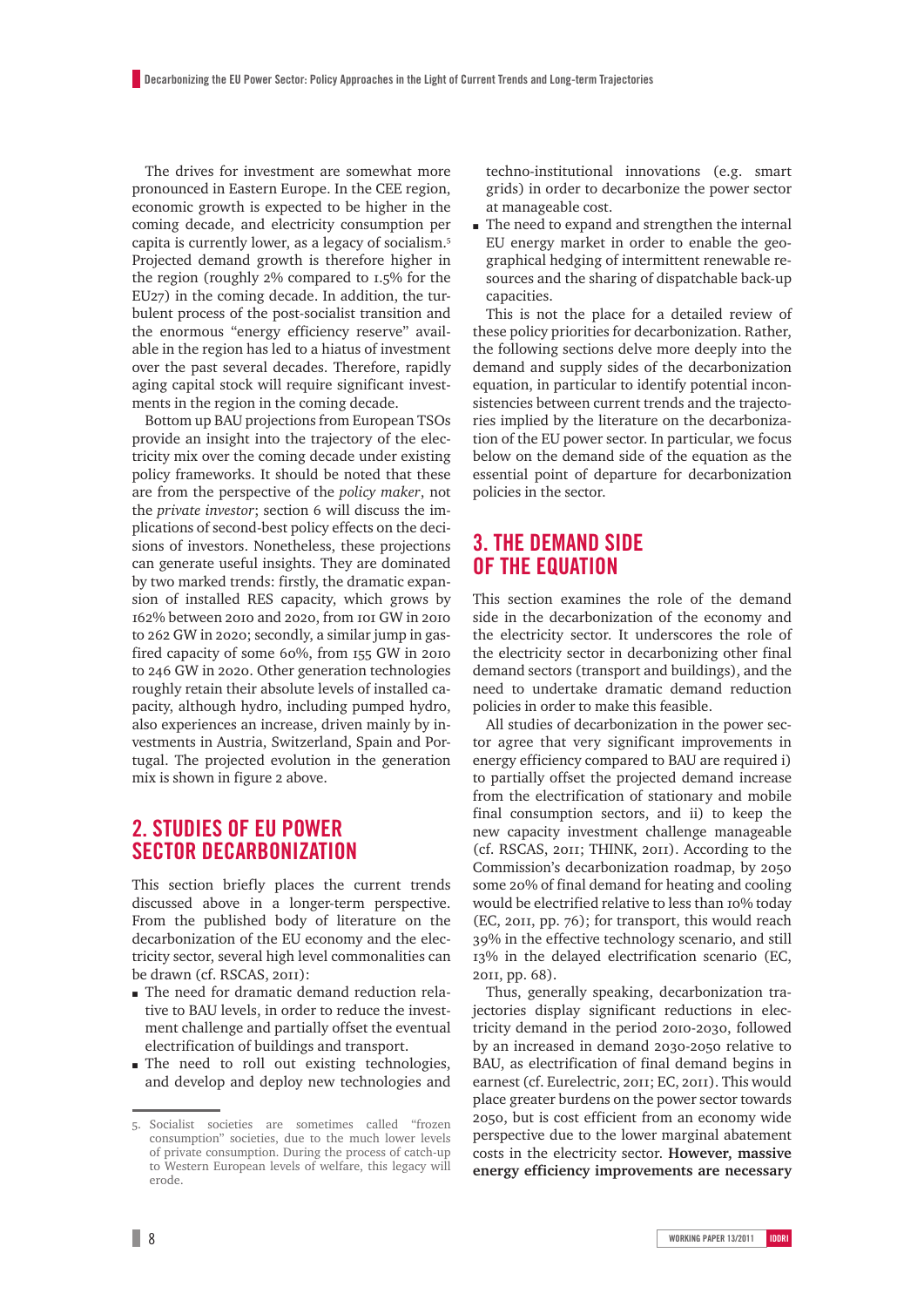**in the final consumption sectors to keep their eventual electrification manageable from an investment perspective**. For example, Eurelectric models that under a no energy efficiency policy scenario, total cumulative energy costs would be  $3552$  billion Euro<sub>2005</sub> higher than in the effective policy scenario, which includes additional measures in the final consumption sectors (Eurelectric, 2011, pp. 77). Likewise, modeling by CIRED shows the added value of complementary demand avoidance measures for example in the transport sector, in view of its eventual electrification (Guivarch and Rozenberg, 2011).

By 2050, electricity savings in the order of  $\sim$ 1150 TWh would need to be achieved in stationary final consumption sectors, relative to baseline levels, in order to partially offset the electrification of transport and buildings (Eurelectric, 2011, pp. 52; ECF, 2010, pp. 48). Deviations from BAU power consumption need to start almost immediately, due to the i) long lead-time for energy savings policies to be implemented and take effect, and ii) the large share of energy savings that needs to be achieved in highly inert existing capital stock, especially buildings and transport infrastructures. For example, Eurelectric models a reduction vs. baseline of 168 TWh and 468 TWh in the stationary sectors by 2020 and 2030 respectively, or  $\sim$  5 and  $\sim$ 12% of projected net generation in the baseline (Eurelectric, 2011). **Eurelectric acknowledges that potentials for greater savings also exist.** 

Significant uncertainties exist regarding demand evolution. Both the scale and timing of the electrification of further final consumption sectors is uncertain, as are the adoption and ultimate effectiveness of energy saving policies. Expectations of economic growth are likewise subject to very high uncertainties, especially when viewed over the short-term. However, electricity demand defines scarcity and price of emissions allowances in the ETS, and the level of effort necessary to reach emissions reduction objectives and particular penetrations of clean generation technologies. This implies that **a much clearer focus should be placed on the demand side when designing and implementing climate policies.** 

From an economy wide perspective, electrification of final demand in transport and buildings is cost efficient. However, from a sectoral perspective, this places an additional investment burden on the power sector, particularly in the period 2030-2050. In order to keep this to a manageable level, in the period 2010-2030 it is necessary to undertake significant policy efforts to improve the energy efficiency of these sectors. It is also necessary to take into account interactions between sectors (buildings, transport and power generation)

and instruments (ETS and energy efficiency); these issues are the subject of section 6. **Demand trajectories should therefore form the cornerstone of decarbonization policy in the electricity sector, and the point of departure for supply side policies.** 

#### **4. The supply side of the equation**

#### 4.1. Inertias and technology and portfolio options

#### **4.1.1. Inertias in the power sector**

The power sector is characterized by very strong inertias. Long lead-in times for investment and very long infrastructure lifetimes mean that, firstly, any significant shift of investment will take time; and secondly, investment decisions will have a legacy effect of 20 to at least 40 years under "normal" conditions.<sup>6</sup> Policy makers and firms are faced by significant uncertainties related in particular to the technical/social feasibility of future abatement options (i.e. CCS); the learning curve for current commercially immature technologies, and the delivery of enabling infrastructures such as electricity grids and  $CO<sub>2</sub>$  transport and injection infrastructures.

#### **4.1.2. Technology characteristics**

*Renewable energy technologies*. The level of penetration and of development of renewable energy technologies depends mainly on the level of technological and economic maturity, and the policy framework. While some technologies, notably onshore wind, are close to achieving competitiveness with conventional generation, other renewable energy technologies are less mature and still need R&D and deployment support. Among promising RES technologies, offshore wind is likely to see rapid learning, driven also by ambitious deployment programs. Some coastal European countries will rely on this technology for achieving their 2020 targets, e.g. Germany and the United-Kingdom (with respectively roughly 7700 MW planned or approved projects in Germany to be on line by 2015 and 6700 MW planned, approved, applied or proposed projects in the United-Kingdom). As this technology is still immature in terms of costs, a high level of remuneration is required in support schemes.

The support scheme and related policies imply an important social cost that needs to be

<sup>6.</sup> i.e. without the early decommissioning of capacities.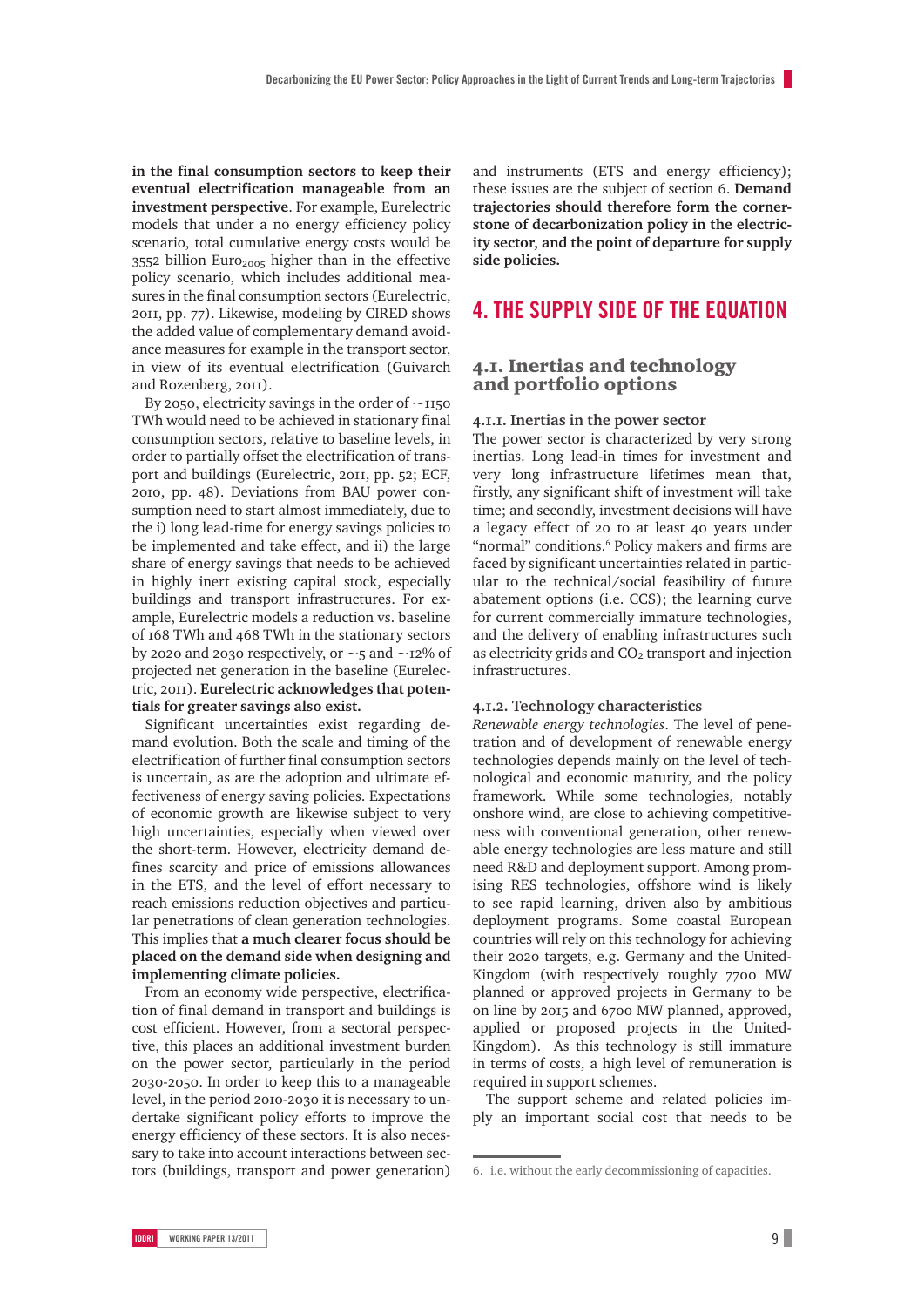monitored and controlled. The economic crisis and the dramatic success of some schemes in rolling out capacities has led to concern in some countries regarding costs and system security (e.g. Netherlands, Czech Republic). However, all renewable energy technologies are capital-intensive investments, with the major part of the costs being investment costs. Costs of capital for RES are high due to general liquidity constraints in European economies, and specific policy/technical risks.

At larger-scale penetrations, the intermittency of some RES technologies begins to matter for system security. As the major expected increases in RES capacity will come from intermittent RES (off/onshore wind, PV), innovations in system coordination will be required to evolve concurrently (e.g. back-up capacity, interconnectors, storage, and advanced demand-side management). This will increase the system-wide investment costs. The coordination externalities attending the long-term transformation of the existing socio-technical complex are a major barrier to significant RES expansion (cf. Unruh, 2002).

*Nuclear.* Currently, the lead-in time for building a nuclear generating capacity with a proven technology is at least 10 years in Europe. The Fukushima disaster will slow down potential investments in new nuclear capacity. Several dimensions need to be taken into account when considering the role of nuclear:

- m Nuclear power is especially exposed to risk in terms of costs of capital. There are significant project management risks, due to the expense and complexity of implementing construction projects, especially with the new generation 3 reactors. As a price taker in a liberalized market, it is also exposed to carbon, fuel and electricity price risks (for a breakdown of risk factors see e.g. Rothwell, 2006).
- m The relative competitiveness of nuclear plant is closely linked to the gas and carbon price (NEA, 2011). If gas and carbon prices remain low in coming years, as at present, this will decrease incentives to invest in merchant based nuclear.
- m Therefore, investment in new nuclear plant would likely necessitate the involvement of the government to lower project risks and the cost of capital, either in the form of government loan guarantees or support instruments (e.g. the Electricity Market Reform in the UK).
- m Harnessing nuclear power depends especially on the institutional environment surrounding the upstream (building the facility), the operation and the downstream (decommissioning and waste management) of the entire program, and particularly in countries that are not yet involved in nuclear assets (e.g. Poland).
- m The institutional environment must ensure the safety of the nuclear asset operation. Safety regimes require specialized high-level engineering training as well as the reinforcement of the waste management procedures. Developing these capacities will take time in countries with no prior experience of managing nuclear plant.
- m Lastly, nuclear faces public acceptance issues. Overcoming them would require that concerns be addressed as to the safety of the whole nuclear program in those countries considering new capacities.

Assuming that risk issues can be solved and public acceptance gained, developing a secure institutional environment and constructing new plant both require long lead-in times, limiting anyway the contribution of new nuclear in the coming two decades.

*Gas*. Gas has been the preferred investment option for several years. Gas units are small, rapid to build and do not require high amount of capital, making them attractive to private investors. In the near future, new dynamics – positive and negative – are likely to come into play:

- m As the penetration of intermittent renewables increases, more gas-fired capacity will potentially be required for system balancing (with other options like storage and advanced demand side management likely to take longer to come to scale). However, in systems with high RES penetrations, capacity factors for back-up plant will be low (this is currently deterring investment already in Germany). This would require a sufficient level of remuneration at peak times (through high spot prices or potentially capacity mechanisms) to attract investment.
- m Environmental/climate policies can induce to coal-to-gas investment substitution. Policies on local air pollution and the ETS have changed the relative costs of gas and coal technologies somewhat, as have low gas prices over recent years. In addition, climate policy uncertainty may incentivize gas investment, as its profitability is more secure against both upside and downside carbon price uncertainties due to its lower sunk costs; ability to set the price as the marginal plant, and lower emissions (see section 6 below).

*Coal* Investments in coal are much more complex. In some CEE Member States (e.g. Poland), coal technology costs and the easy access to primary resources tend to encourage investment. However, if new coal-fired power plants are commissioned in coming years, they will lock-in capital stock for at least 40 years. If CCS fails to be deployed at a significant scale (including retro-fits), the 2050 objectives will never be achieved without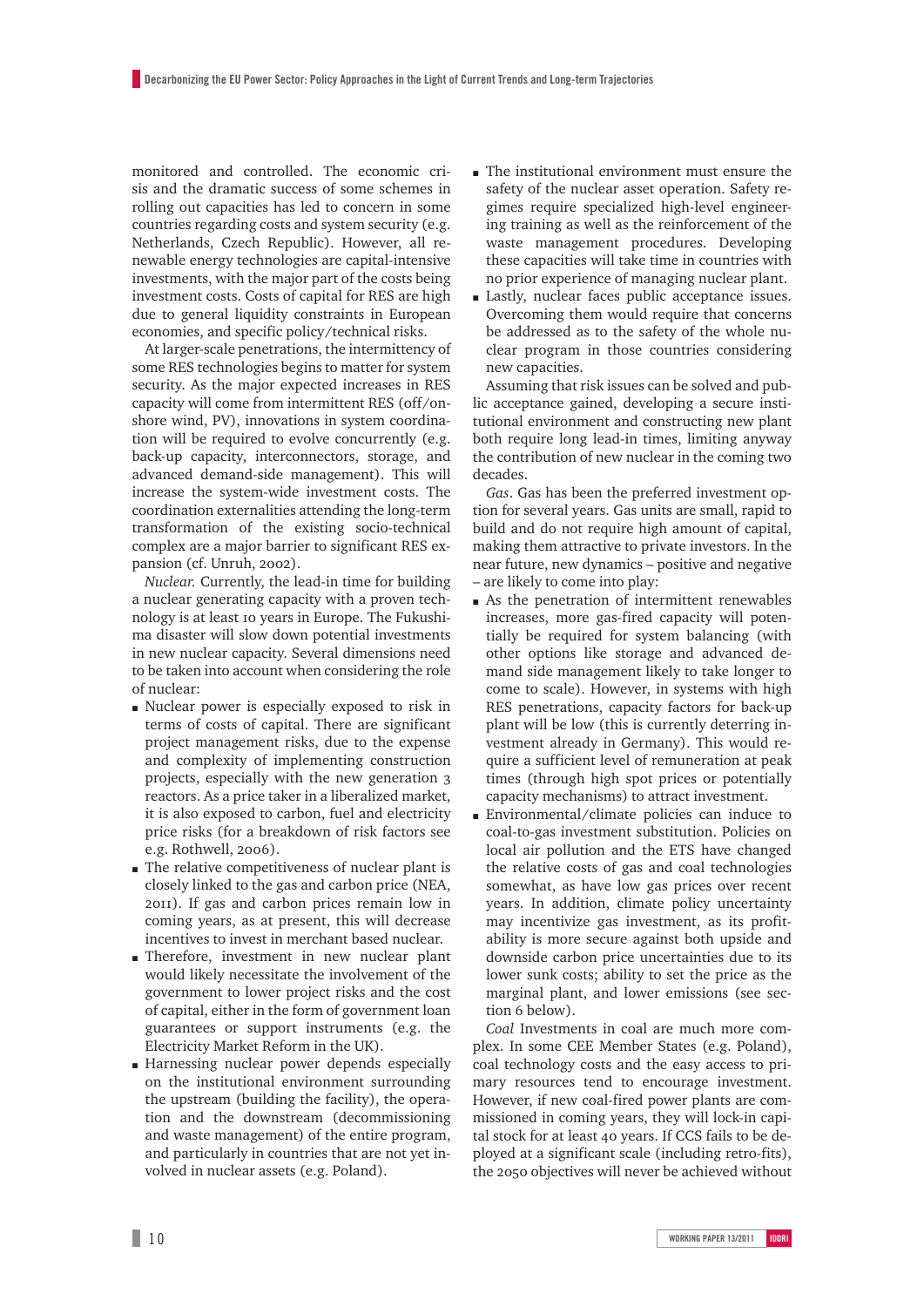draconian action (i.e. the premature shutdown of all coal-fired power plants by 2050).

m However, CCS faces a suite of challenges on the path to commercialization and large-scale deployment. These include technical hurdles (demonstration of large-scale, integrated plant); social acceptance hurdles with regard to onshore storage; coordination hurdles with regard to the construction of a large-scale  $CO<sub>2</sub>$  transport infrastructure, and financial hurdles with regard to public subsidies for demonstration and eventual acceptability by ratepayers of higher electricity prices. Relative to unabated plant, the IEA estimates an increase in the levelized-costs of electricity from CCS plant of 55-64% for coal7 depending on the capture route, and 33% for gas. Avoided  $CO<sub>2</sub> \cos ts$  range from 39-44 Euro<sub>2010</sub>/ ton for coal, to 60  $Euro<sub>2010</sub>/ton$  for gas (Finkenrath, 2011).<sup>8</sup> According to analysis by the Commission, carbon prices – assuming the achievement of RES and non-ETS objectives – will not be high enough to incentivize merchant-based CCS post 2020 (EC, 2010); this modeling also does not include the impact of the proposed energy efficiency directive, discussed below.

#### **4.1.3. Portfolio considerations**

The analysis of available electricity-generating technologies should also focus on the energy technology portfolio as the electricity system currently relies on a reasonably diversified portfolio of technologies (apart from in a small number of outlier countries, notably France and Poland). The perspective of the technology portfolio alters the picture for policy-makers and investors:

- m Large-scale development of nuclear or coal CCS could inhibit the development of currently available renewable energy technology (i.e. wind power plants). For system management, the coexistence of large-scale, inflexible plants and intermittent renewable energy technologies makes balancing the electricity system difficult.
- $\blacksquare$  The large-scale development of intermittent RES requires the implementation of back-up gasfuelled capacities,<sup>9</sup> and advanced demand supply management and interconnectors. However, the large-scale deployment of RES will also reduce the load factor of conventional plant, decreasing its attractiveness without additional policy measures to ensure an adequate capacity margin.
- m Countries with a highly carbon intensive electricity sector (notably Poland with coal and Estonia with shale oil) face strategic decisions on the mix, in order to reduce their exposure to increasing carbon constraints. However, such systems exhibit significant path dependencies and inertias, as new technologies require changes in the existing social-technical complex and face market prices and conditions defined by the incumbent technologies.
- $\blacksquare$  Short-term (2020) carbon targets can be met with existing technologies. However, meeting longerterm objectives cost effectively will require the deployment of new technologies throughout the electricity supply chain, from generation, to transmission (e.g. HVDC lines), to distribution and consumption (e.g. smart-grids) (cf. Linares and Pérez-Arriaga, 2009). **Inertias in existing physical/regulatory systems and the need to guide private investment and R&D necessitate the swift establishment of a longer-term vision and regulatory framework.** The power sector should adapt to new technologies that will emerge in the future and leave room for their development and commercialization.

#### **4.1.4. Summary**

The electricity sector is characterized by high inertias due to long lead times and plant lifetimes. Concerning the ramp up of low-carbon generation, individual technologies are also characterized by strong inertias, albeit to different degrees and for different reasons. For RES, inertia is due to the remaining cost gaps to commercialization, $10^{\circ}$  and especially to the system transformations required to integrate large-scale intermittent RES. For nuclear, inertia is due to the very long lead-time for nuclear projects, and financial, technical and social constraints to rapid expansion. CCS is a predemonstration technology, and large-scale deployment is not foreseen before 2025-2030. Equally, the phase-out of high carbon assets is constrained by the feasibility/costs of alternative technologies, and the long commercial lifetimes of existing plants or new investments in unabated plants. As we saw in section 2.1.2 above, accelerating investments will be needed after 2020, which will be planned in this decade. **This implies the need to swiftly set a long-term regulatory framework to shape investment decisions for the next generation of plant post 2020.**

<sup>7.</sup> These figures are relative to conventional coal technology, not IGCC.

<sup>8.</sup> 2010 UDD/Euro exchange rate of 1.3261 from the US Federal Reserve.

<sup>9.</sup> Given the limitations on the expansion of hydro exploitation.

<sup>10.</sup> This differs by technology, and is due both to the immaturity of the technologies themselves, and the imperative to internalize the externality of GHGs from conventional generation.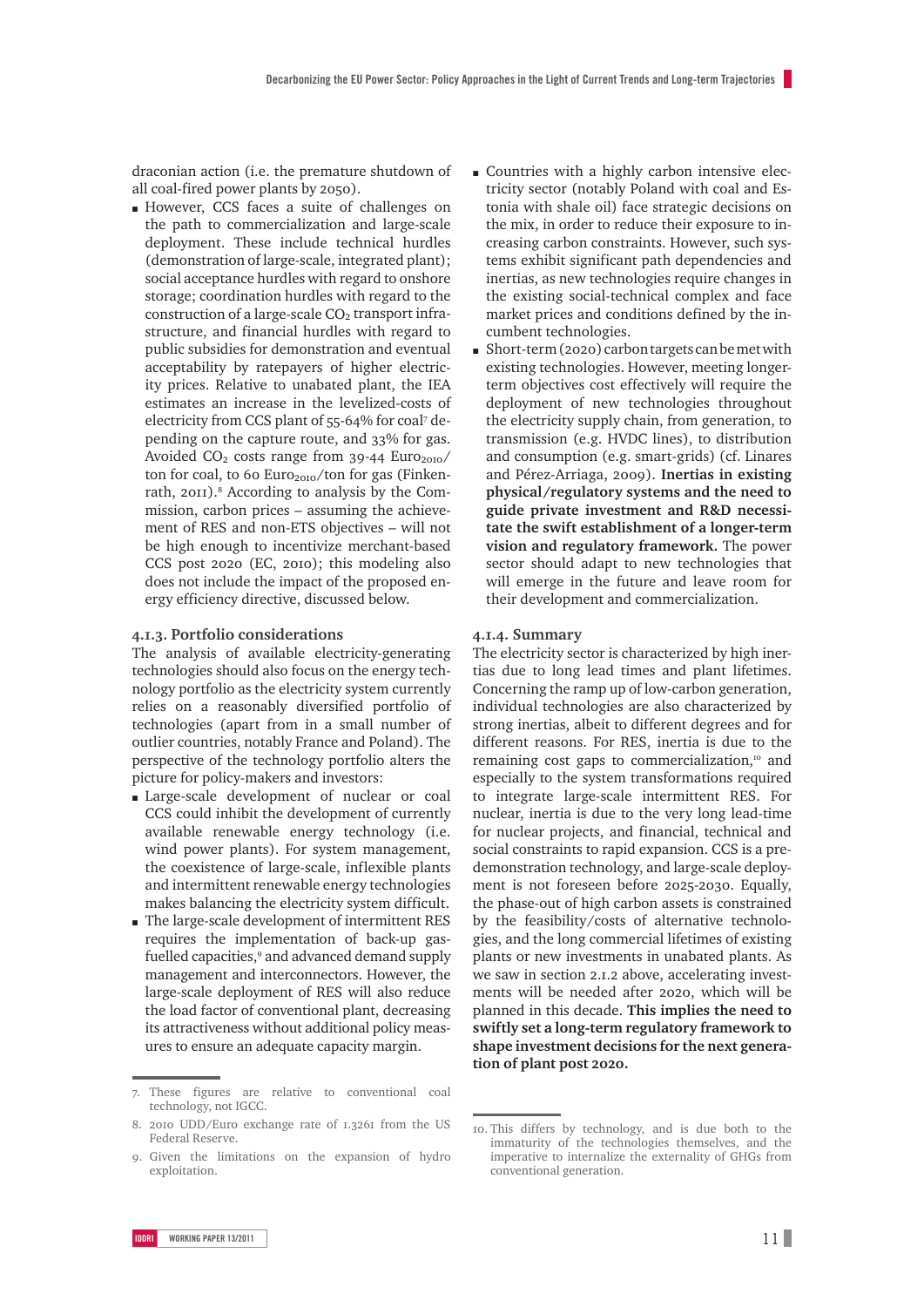

**figure 3.** Decommissionings and planned constructions 2010-2020

Source: Eurelectric, 2011.

#### 4.2. Decarbonization scenario mixes for Europe

#### **4.2.1. Decarbonization mixes – a little bit of everything?**

A number of studies have modeled the evolution of the generation mix under strong decarbonization. They tend to converge around a generation mix balanced between RES; coal and gas with CCS, and nuclear. However, several studies have also explored sensitivity scenarios involving higher shares of specific technology groups (e.g. the ECF, 2010, 80% and 100% RES scenarios) or delay of a given technology (CCS delay scenarios in Eurelectric, 2011, and EC, 2011). These sensitivity analyses indicate that decarbonization objectives could still be met, albeit at higher cost, e.g. an additional 164 billion Euro<sub>2005</sub> in the Eurelectric delayed CCS scenario or an additional investment cost of 225 billion Euro in the ECF 100% RES scenario, compared to the 80% RES scenario.

**However, the general analytical convergence towards a vision of a balanced decarbonization mix is actually indicative of the uncertainty attending each option.** These risks relate to technology development, system integration, environmental issues, social acceptance and cost, and were detailed briefly in section 5.1 above. Clearly, no decarbonization pathway is risk-free, and policy-makers will need to assess and balance delivery risks against multiple criteria and dimensions. More research at the interface of social science and technology policy is clearly needed. However, at this stage several implications can be drawn:

- m Clearly, each technology option should be pursued with a balanced combination of push and pull development strategies as appropriate, taking into account its individual characteristics (see below).
- m However, the overall decarbonization strategy should be robust against the widest possible range of eventualities with regard to future technology deployment and carbon/fuel price evolutions. Technologies with "optionality", i.e. the ability to operate in multiple future worlds, should be preferred. **This places an even greater premium on energy efficiency so as to avoid new capacity investments under current uncertainties.**
- m **A longer-term policy framework would be desirable so that investments can take place in the presence of the fullest possible information regarding the longer-term evolution of the sector**. It would allow companies to better manage technology risks, and potentially reduce those risks by stimulating private investment in R&D (for the impact of the ETS on private R&D in the electricity sector, see e.g. Rogge et al, 2011). The policy framework should include not just longer-term pricing signals, but also facilitate the enabling conditions for new technologies to enter the market, e.g. regulatory provisions for new entrants; grid investment for RES, or CO<sub>2</sub> transport for CCS.

#### **4.2.2. Are there risks in current trends?**

As noted in section 2 above, the current decarbonization trend in the power sector is maintained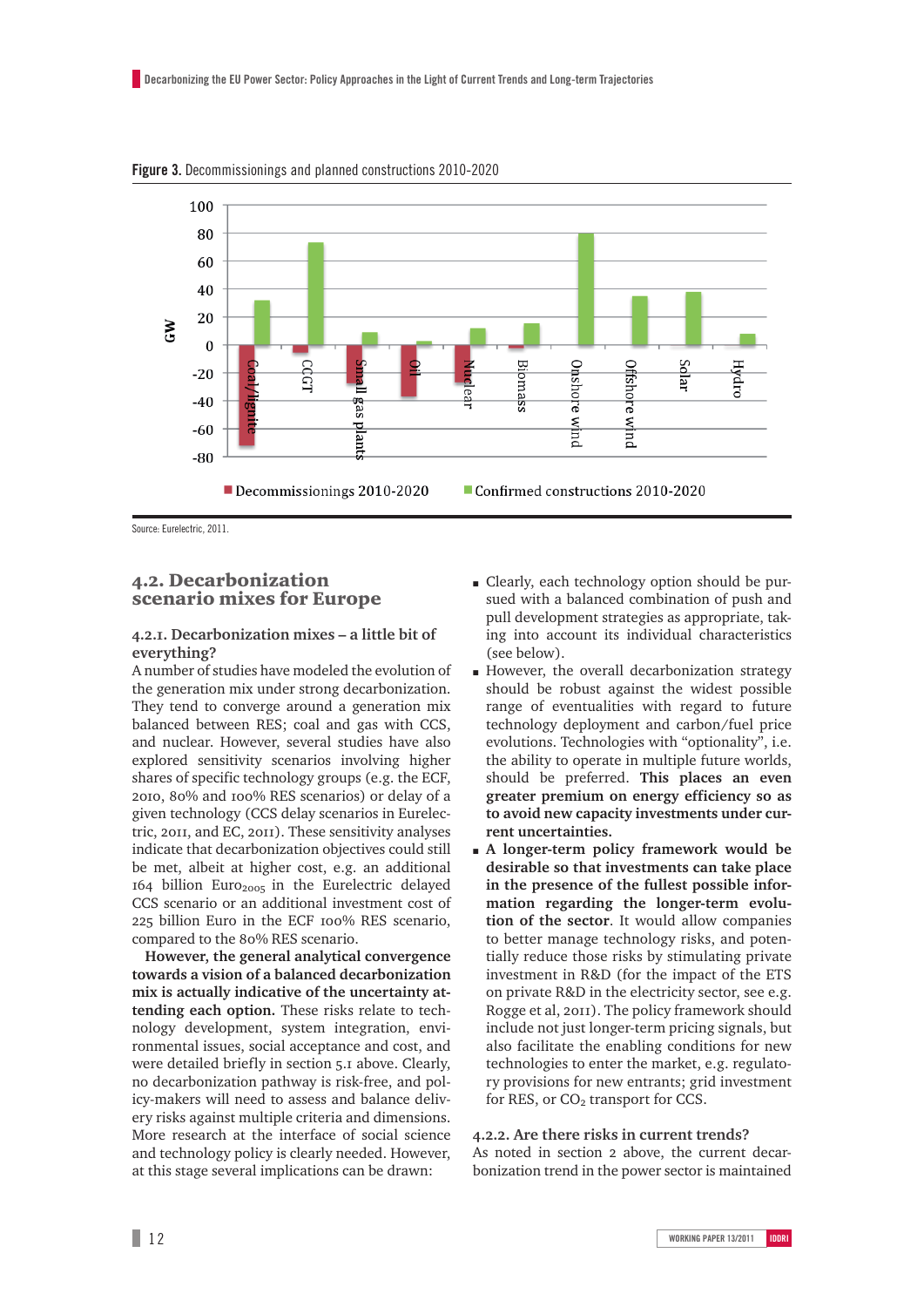by, firstly, the significant expansion of currently mature RES capacities, with also a growing share of emerging RES such as offshore wind; and secondly, the rapid expansion of gas-fired generation. This section discusses the risks that may attend the current approach.

*Carbon lock-in.* According to the bottom-up projections of EU TSOs, by 2025 current investment trends would leave a legacy of roughly 430 GW of unabated fossil fuel capacity, at about 250 GW of gas capacity, and 180 GW of coal (ENTSO-E, 2010). According to Eurelectric's bottom-up analysis of investment plans for the coming decade, the dominant new capacities will be onshore wind (79.5 GW), CCGT (73.2 GW), offshore wind (35 GW) and new coal (32 GW). These figures, and planned decommissionings for the decade, are shown in Figure 3 above.

The projected investment in new fossil-fuel capacities, particularly in CCGT technology but also new coal, needs to be weighed carefully against a number of considerations:

- m Of currently mature baseload technologies, gas represents a lower regret investment, due to its low capital intensity, low CO<sub>2</sub> emissions and flexibility to back-up large shares of intermittent generation. The option value to deploy gas generation as back up for RES, or baseload with CCS, can be purchased at lower sunk cost compared to other baseload technologies, notably coal. Security of supply concerns may also diminish over time, as European gas import capacities diversify (LNG and expanded intra-EU infrastructure) and shale-gas potentially comes online. However, even with unconventional gas, it appears unlikely that European production will increase above current levels (cf. Gény, 2010)
- m However, fossil fuel investments will lock-in significant capital infrastructure in gas and coal generation, and in gas import and distribution.<sup>11</sup> The reliance on a pre-demonstration abatement technology (CCS) brings back-end delivery risks, although these will be somewhat reduced for gas compared to coal. Risks of carbon lockin and stranded assets cannot be excluded, particularly with regard to new coal investments, as it is still uncertain what role CCS will play in the decarbonized mix in the EU. **However, lengthening the carbon scarcity signal under the ETS would allow firms to better manage such technology risks surrounding CCS, and**

11. For example, the EC's low-carbon roadmap projects gas import requirements under the to be some 36-42% below baseline levels by 2050, at roughly 250 bcm of imports by 2050 (EC, 2011). This compares to projected BAU pipeline imports capacities of some 400 bcm by 2020 (ENTSO-G). **potentially reduce those risks as firms increase investment in R&D.** In the current context of short-term regulation, firms are likely to make suboptimal capital investments (e.g. potential over-commitment to unabated fossil fuels) and lower levels of private R&D (cf. Bosetti and Victor, 2011). This may eventually transfer risks to the public sector, in the form of public commitment to R&D or even compensation for early retirement of high-carbon capacity (Guivarch and Hood, 2011).<sup>12</sup> At the least, invest**ment decisions in fossil fuel capacity should be made in the presence of credible information regarding the longer-term regulatory environment.**

*Focus on currently mature RES.* The massive expansion in RES is often justified by the need to ensure learning-by-doing to accelerate cost reductions in RES technologies – there is evidence that this has indeed been successful. However, cost reductions are, broadly speaking, the result of two processes: firstly, the expansion of capacity and usage (learning-by-doing), and secondly, investment in R&D (learning-by-researching). The ratio of learning-by-doing to learning-by-researching depends on a number of factors, including the level of maturity of the technology and the importance of economies of scale in the manufacturing process (Wiesenthal, 2010). It can be argued that the EU's current technology development strategy for RES is weighted towards learning-by-doing. R&D investments in the Strategic Energy Technology Plan (SET Plan) technologies<sup>13</sup> amounted to just €2.38 billion Euro in 2007 (Wiesenthal, 2009). As a comparison, net support costs for renewable electricity amounted to  $\epsilon$ 7 billion in the same year (Ecofys, 2011).

However, some 70% of R&D financing into SET plan technologies comes from private corporations (Wiesenthal, 2009). **This underscores the importance of a clear policy framework, including market pull policies, to direct private R&D into low-carbon technologies. In this regard, the EU's RES objective is justified.** However, there may be several concerns with the current policy balance:

m A focus of short-term (2020) deployment without complementary R&D policies and longer-term carbon scarcity signals may lead to suboptimal investment in currently mature technologies. This may be detrimental to the dynamic efficiency of the EU's decarbonization

<sup>12.</sup> A situation similar to that in Australia, where the government is intending to negotiate the premature closure of the dirtiest coal-fired plant is not inconceivable.

<sup>13.</sup> Excluding nuclear.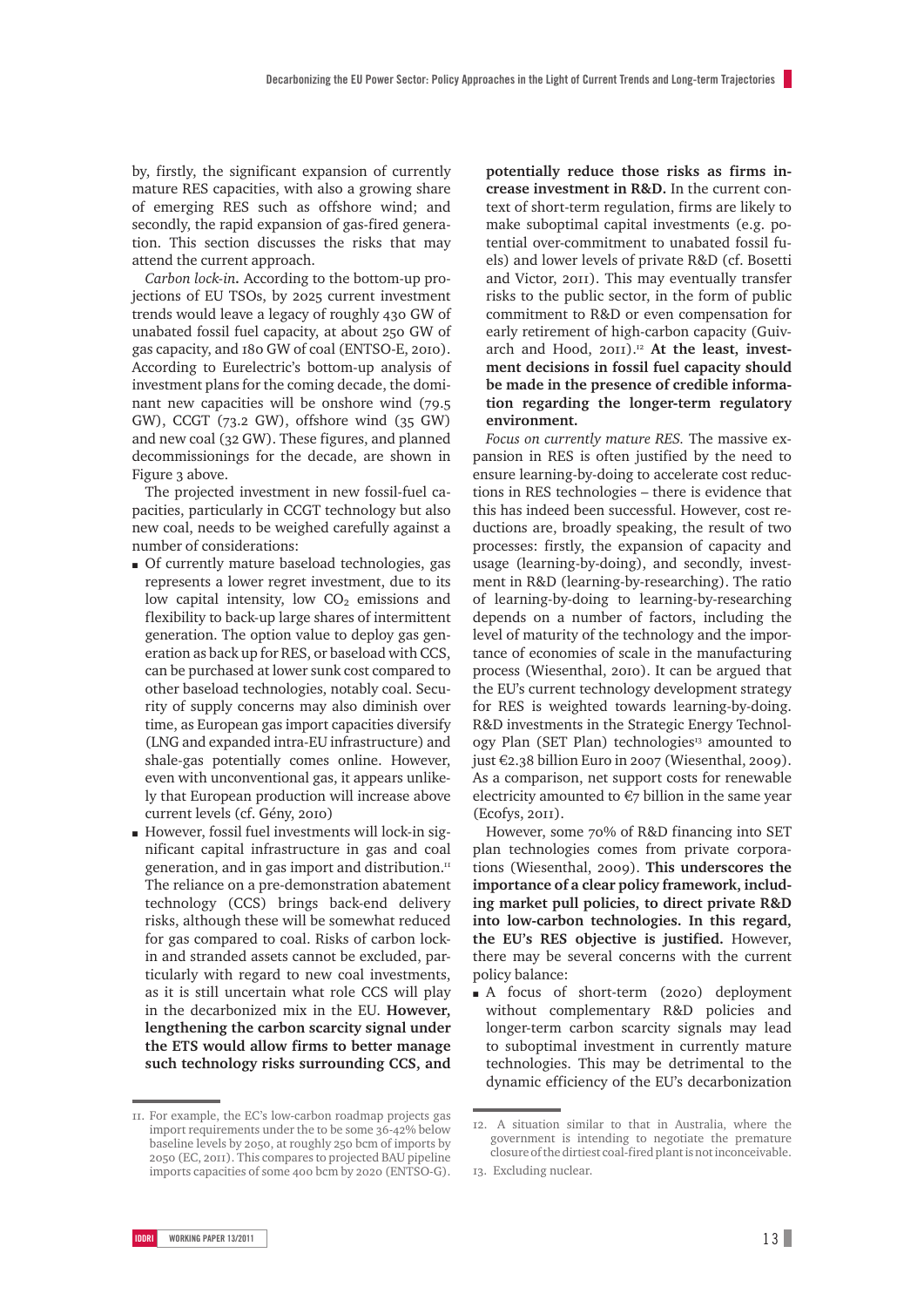| <b>Study</b>      | Power sector emissions objective by 2050                                                            | <b>Investment costs</b>                                                                                                                                                                                                                       |
|-------------------|-----------------------------------------------------------------------------------------------------|-----------------------------------------------------------------------------------------------------------------------------------------------------------------------------------------------------------------------------------------------|
| EC, 2011          | 93-99% below 1990 levels                                                                            | Cumulatively $\epsilon 2.2 - 2.6$ trillion for generation plant, compared to 1.7 trillion<br>in the reference scenario<br>Cumulatively $\bigoplus$ .6 – 2 trillion for grid investment, compared to 1.3 trillion in<br>the reference scenario |
| <b>ECF. 2010</b>  | At least 95% below 1990 levels                                                                      | €5-70 billion per year between 2020 and 2035 for generation, compared to<br>$\epsilon$ 5-30 billion per year over the last decade. Cumulatively, 1.3 trillion over the<br>next 15 years.                                                      |
| Eurelectric, 2011 | Economy-wide at least 75% below 1990<br>levels, emissions from the power sector of ca.<br>25 kg/MWh | Cumulatively $\bigoplus$ 5 1.75 trillion by 2050 for generation plant, 12% higher than<br>the baseline<br>Cumulatively $\bigoplus$ 5 1.5 trillion in for grid investment, 35% higher than the<br>baseline.                                    |

#### **Table 2.** Investment costs in the power sector

Source: as indicated in text.

path in the electricity sector, which will depend on the development and roll-out of technologies across the whole learning curve. **The imperative of a decarbonization strategy robust against future uncertainty implies the implementation of long-term carbon scarcity signals in order to leverage technological innovation across supply options and throughout the innovation curve.**

m There is a risk that current subsidy schemes will not be socially sustainable. Already several countries have wound back support schemes (Czech Republic, Spain). In addition, the reliance on support schemes for low-carbon generation shifts the economic burden to ratepayers, while reducing the carbon price signal for other economic actors. This leads to economic distortions and potential inequities. There is the risk that such distortions could reduce the price incentives to invest in other lower carbon technologies. **This is not to say that a mix of instruments is unnecessary, but rather that the balance between instruments should be as finely tuned as possible given the objectives and market failures they are designed to address. Clearly, mature RES technologies such as onshore wind and some biomass should enter the portfolio of investment on an economic basis (driven by the carbon price, not support schemes) by the end of the decade.** 

#### **4.2.3. Summary**

This section has surveyed the characteristics of low-carbon technology options in the electricity sector. It has noted the very high inertias in the sector, due to the lead in times for large capital investments and long lifetimes of assets once built. **This implies the need to immediately set a long-term regulatory framework to shape investment decisions for the next generation of plant (post 2020).** It further argued that the risks attendant on each technology option should not be obfuscated. In this uncertain context, the overall decarbonization strategy should be robust against the widest possible range of eventualities with regard to future technology deployment and carbon/fuel price evolutions. **Therefore a longerterm policy framework would be desirable so that investments can take place in the presence of the fullest possible information regarding the longer-term evolution of the sector**. This would allow companies to better manage technology risks, and potentially reduce those risks by stimulating private investment in R&D. The following section assess the impact of second-best policy effects (such as short-termism) on private actors' investment decisions.

#### **5. The policy context**

Having begun with the concrete issues of demand and supply trends and scenarios, this section now turns to the policy context and its coherence with the climate objectives of the EU. It surveys first the investment needs for the transition and the investment impacts of second-best regulation, in order to underscore the imperative for a robust policy framework to attract and direct investment. Then it briefly discusses the role of the ETS within a balanced policy mix. Finally, it assesses the transformational signal sent by the ETS and the current balance of policy instruments.

#### 5.1. Investment needs and implications for policy

A very significant ramp-up of investment rates is necessary for the EU to meet its decarbonization objectives in the power sector. Table 2 above displays estimated investment costs of the lowcarbon transition in the EU power sector relative to baseline scenarios. These indicate that, firstly, roughly a doubling of investment intensity is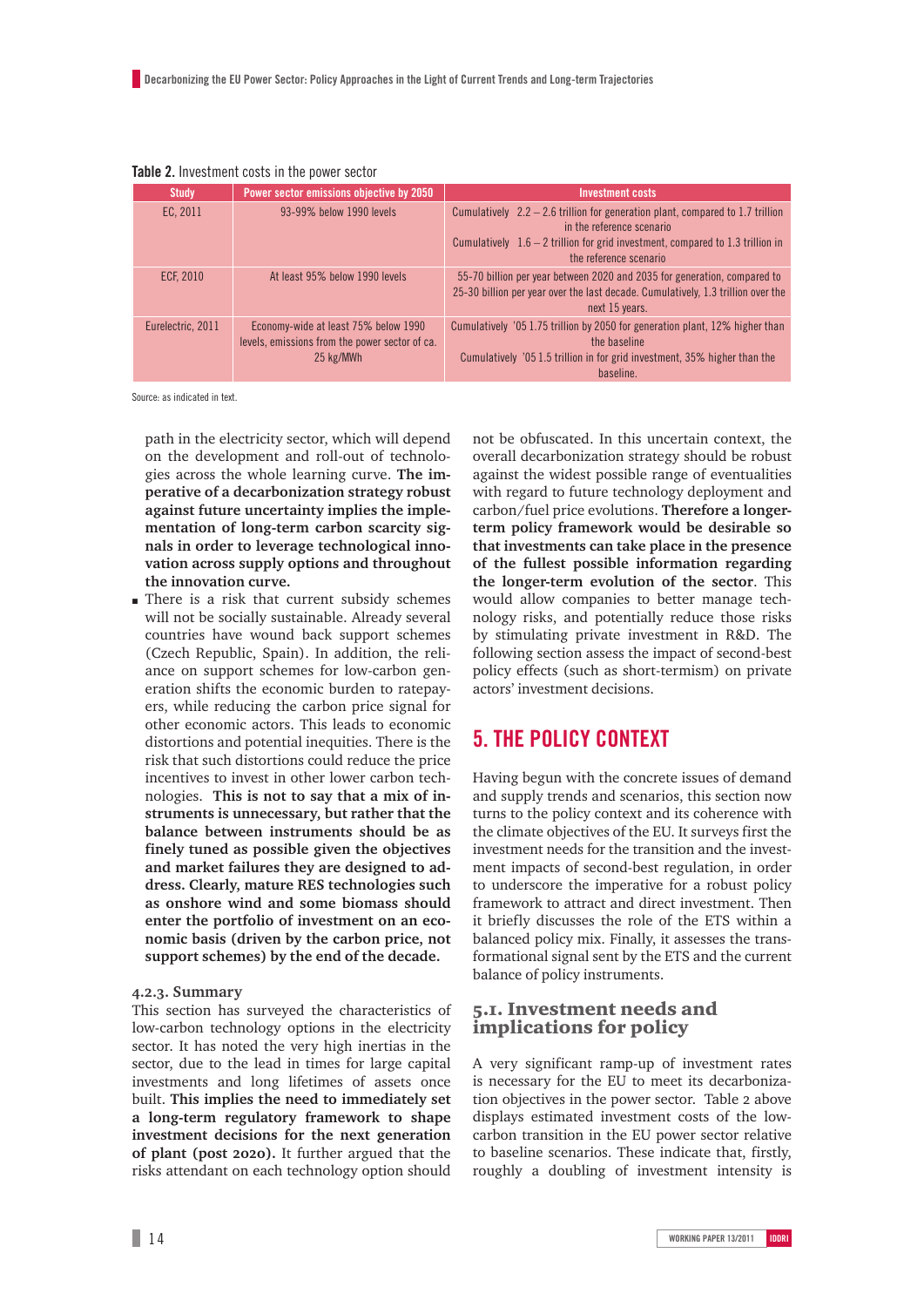required relative to recent historical investment rates (cf. Eurelectric, 2011, pp. 72; ECF, 2010, pp. 70).14 Secondly, incremental investments in the order of 12-30% for power generation, and 35-40% for grids, are required, relative to baseline levels (EC, 2011; Eurelectric, 2011). Thirdly, across the scenarios, average levelized costs of electricity may emerge roughly equal across the decarbonization and baseline scenarios in the period to 2050, although this depends heavily on the modeled fossil fuel prices and learning rates of low-carbon technologies.

Generally speaking, low-carbon investments in the power sector are characterized by high capital intensity, and high dependence on the policy framework to ensure competitiveness relative to conventional technologies. These investments will need to be made in an environment in which, currently:

- m government commitment to policy objectives and instruments remains ambiguous;
- m costs of debt are high due to general liquidity constraints in the financial sector, and technological uncertainties and novel business models for most low-carbon generation technologies;
- m as a result of financial crisis, utilities have scaled back capital expenditure programs and undertaken balance sheet consolidation (see Eurelectric, 2010b on the impact of the financial crisis on utilities);

In addition, it is clear that, given the scale of the investment challenge, traditional modes of financing in the electricity sector, i.e. balance sheet borrowing and project finance, will not suffice (ECF, 2011; Accenture and Barclays, 2011). There is the need to attract new institutional investors to the low-carbon energy sector, in order to broaden the pool of available capital and accelerate capital recycling in the sector. **These considerations underscore the imperative of a robust policy framework to attract and direct scaled up capital from new sources to the sector.**

#### 5.2. Investment under uncertainty in the electricity sector

A large literature exists concerning the impact of climate policy uncertainty on the timing and content of investment decisions in the power sector. Different methods of assessment of investment under uncertainty are applied, including real options theory, scenario analysis, and the capital asset pricing model (for a summary of analytical methods, see e.g. Neuhoff, 2007). This is not the place for an exhaustive review of this literature, but several common conclusions from the literature on investment under uncertainty can be highlighted:

- m Policy uncertainty can create incentives to delay investment decisions, in order to profit from learning-by-waiting. The incentive to delay is in inverse proportion to the expected timing of resolution of the policy uncertainty. In other words, the closer the expected resolution of uncertainty, the greater the incentive to delay investment (Yang et al, 2008). Given that any decision to revise the Phase III cap would need to be taken by the end of 2012, and that the post-2020 cap would have to be fixed by 2015- 2016 at the latest, there is likely to be a strong incentive to delay investment to learn of future policy commitments. **This may present energy security concerns for countries facing large investment needs (e.g. UK, Poland or Germany).**
- m Policy uncertainty can result in higher costs of capital and distorted investment decisions, increasing the costs of implementing climate policy (IEA, 2007). In particular, removing the (heroic) assumption of perfect policy foresight among economic actors, macro-economic costs of policy increase exponentially and inversely to the length of the credible policy commitment (cf. Bosetti and Victor, 2011). This is explained by suboptimal capital investments (lock-in) and also lower investment in low-carbon R&D (delayed innovation).
- m Policy uncertainty can distort the content of capital investment decisions. In particular, policy related uncertainty could disadvantage high capex, low-carbon investments, as these i) suffer especially from higher risk-adjusted capital costs; ii) rely on the policy-framework to deliver profitability, i.e. the internalization of the economic externality of GHG emissions from fossil fuel combustion and the resulting longterm change in relative prices between energy technologies.
- m Policy initiatives to reduce the long-term volatility of carbon prices through longer-term, credible commitments and potentially complementary policies, such as price caps/floors, can increase the propensity to invest in low carbon generation assets, and improve the environment for new entrants into the electricity sector (cf. Kettunen et al, 2011). **As noted above in section 6.3 above, the scale of the investment challenge necessitates the inclusion of new, and therefore likely risk-averse, investors.**

<sup>14.</sup> Relative to historical rates, a significant increase in investment intensity is also necessary in the baseline scenarios.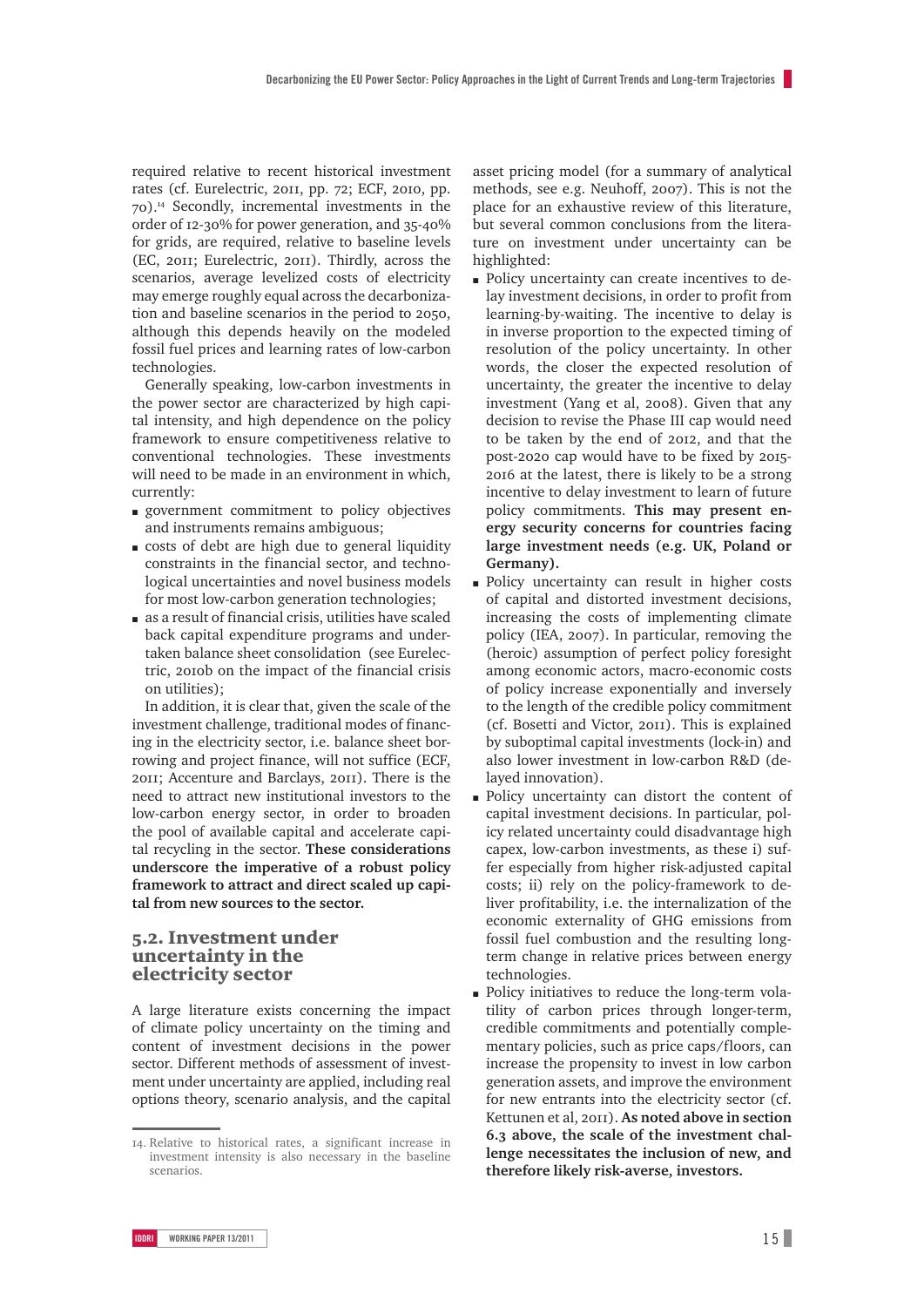#### 5.3. What role for the ETS in a policy mix?

The coexistence of multiple market failures and multiple policy objectives implies the need for a mix of policy instruments. However, care must be taken to ensure that this mix is optimally balanced against its short and long-term objectives. The ETS currently forms, ostensibly at least, the centerpiece of the EU's decarbonization policy. In theory, an ETS can achieve efficient reductions of GHGs by changing the relative prices of high and lowcarbon generation options, and between energy savings and energy consumption. It was noted in the introduction, however, that the EU's (and arguably, the world's) agenda is moving slowly away from a paradigm of tinkering at the margin towards long-term low-carbon development. In this context, the transformational aspects of the ETS as current designed need to be considered.

In economic theory, multiple policy instruments are justified by multiple market failures. Broadly speaking, alongside the externality of GHGs, three further market failures justify interventions:

- m Coordination externalities: the private benefit of expanding a network is exceeded by the public benefit. As Bowen et al note, in such situations, "… [w]ithout public intervention, the market response is an underinvestment in expanding the network, as coordination between users and suppliers of the infrastructure can be hard to achieve" (2009, pp. 4). Such network effects can play a very significant role in retarding the transition to a low-carbon energy supply, e.g. in the case of smart grids or grid interconnectors.
- m Information barriers and access to capital: consumers lack information and capital to make rational decisions. This applies particularly where consumers are disorganized (i.e. private individuals compared to firms) and decisions involve novel technologies. Policies to give consumers easier access to adequate technology and capital can be crucial to implement e.g. energy savings.
- m Innovation spillovers: knowledge can be described as a public good, in so far as it can be difficult to exclude others from using it, the patent regime notwithstanding. As they are unable to appropriate the full benefits of innovation, private actors will under invest in R&D.

Alongside these economic considerations, some political economy factors need to be taken into account. The difficulty for new technologies to enter the electricity and energy sector more broadly has been well analyzed by Unruh (2002). Incumbent technologies operate within an existing technoinstitutional framework, which can pose significant political economy and systemic barriers to

the penetration of new technologies. In addition, where very high carbon prices are required to change the relative prices of high and low-carbon technologies, the political feasibility of imposing such prices may be low, particularly in the absence of a robust international agreement and the presence of powerful, organized stakeholders covered by an ETS (see e.g. Victor, 2011). In such instances, targeted push and pull instruments may be desirable to facilitate the commercialization of new technologies beyond the effect of a second-best ETS, an example being feed in tariffs or premiums for low-carbon generation.

These considerations notwithstanding, the ETS still has a vital role to play. Carbon pricing is the only instrument that can efficiently coordinate economic decisions across the millions of consumers and producers who must ultimately change their economic behavior. In this regard, carbon pricing provides the broadest and most credible signal to economic actors on the development of markets, including those not covered by the ETS. Robust carbon pricing is necessary, but not sufficient. Indeed, in directing private investment and providing public revenues, there is a clear complementarity between carbon pricing and supplementary public policies for innovation and efficiency (see e.g. Alfsen et al, 2010).

A more robust, longer-term carbon price could expedite the transition to a more efficient and harmonized system of support for decarbonization. Indeed it is the absence of this - due to government hesitation and slow progress internationally – that is leading to the multiplication and fragmentation of support schemes in the EU (the UK Electricity Market Reform is a case in point). Such fragmentation risks distortions and inefficiencies at the EU level, and potentially threatens the long-term incompatibility between EU regulatory regimes and energy systems. **The ETS therefore also plays a crucial role in coordinating the action of EU Member States**. In light of this introduction, the following section assesses the achievements and deficiencies of the ETS as currently designed, with particular focus on its transformational aspects.

#### 5.4. The signal sent by the EU ETS

The EU ETS is the central instrument for achieving "reductions of greenhouse gas emissions in a cost effective and economically efficient manner… so as to contribute to the levels of reductions that are considered scientifically necessary to avoid dangerous climate change" (Directive, 2009/29/ EC, §1). Its implementation represents a significant policy success for the EU. It has delivered a price on carbon emissions, and ensures the achievement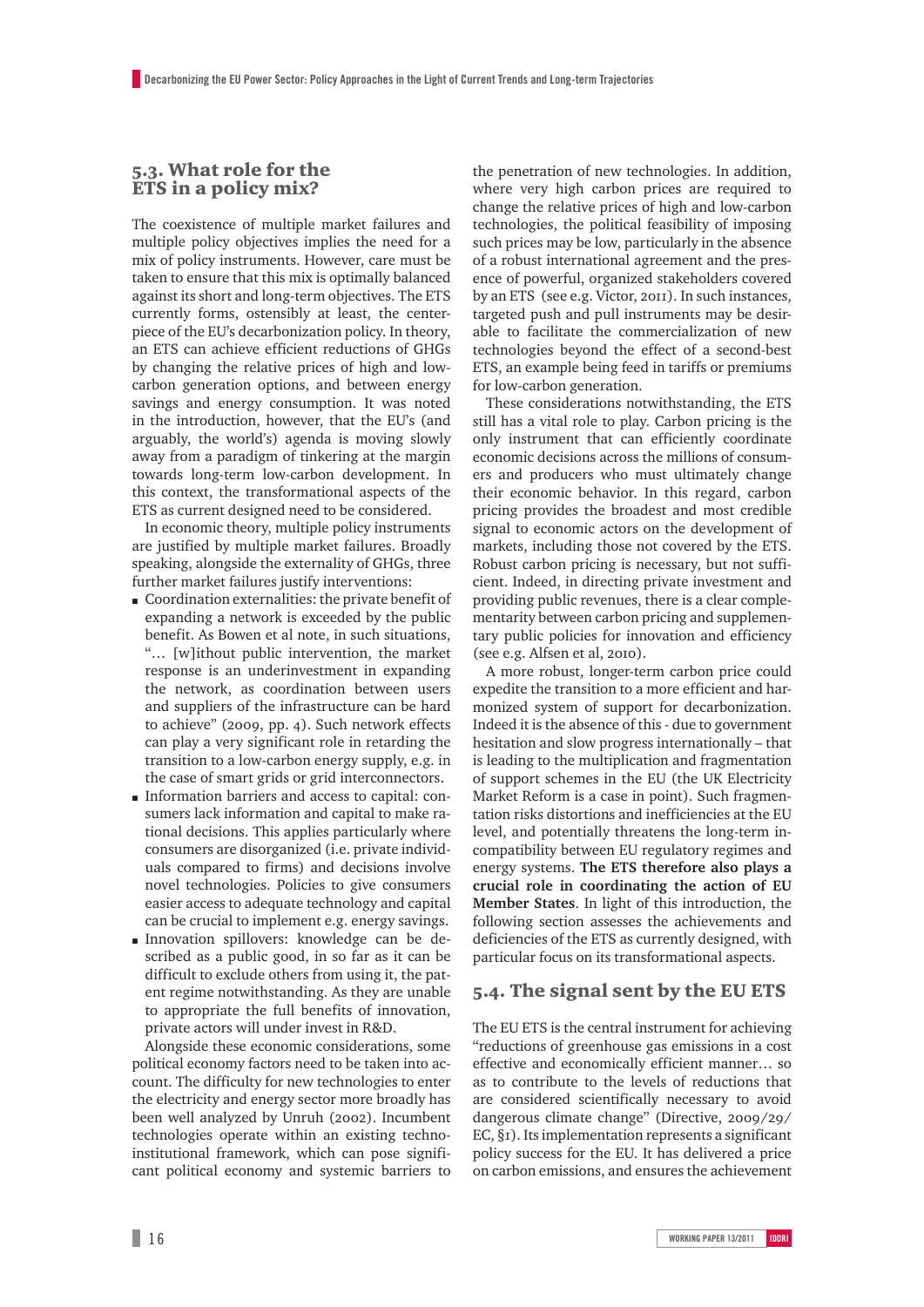

**figure 4.** EUA futures prices 2011-2015, left panel; financial intermediaries' projections for EUA prices Phase III, right panel

Source: futures prices from EEX data; projections from Reuters survey, August 2011.

of quantity targets in the covered sectors. Research suggests that the EU ETS has brought the issue of carbon management into company boardrooms, and has influenced company RD&D strategies (Rogge et al, 2011). Although there are methodological difficulties with measuring policy-induced reductions against a counterfactual, it seems that the ETS has also induced emissions abatement in Phase I (Ellerman et al, 2010), and also in the start of Phase II, even when accounting for the impact of the recession (Egenhofer et al, 2010; Abrell et al, 2011). The revisions to the ETS brought about in the 2008 climate and energy package will likely improve its efficacy, particularly the shift to full auctioning15 and the extension of the cap to 2020.

However, it can be questioned to what extent, in its current form, the ETS actually creates an investment framework consistent with the long-term decarbonization of the power sector. Empirical research by Rogge *et al* (2011b) finds that utilities' longer-term expectations regarding the future carbon price are a key factor determining the investment relevance of the ETS. In the current context, they find that the ETS currently plays a small role in shaping power sector investment decisions, relative to other factors such as fuel and electricity prices and technology specific measures such as feed-in tariffs (see below). However, power utilities are currently highly uncertain of the level of future carbon prices, i.e. in 2020 and beyond (Rogge et al, 2011b). Criticisms of the transformational aspects of the ETS can take four forms.

#### **5.4.1. The absence of a consistent long-term signal**

The revised ETS directive establishes an automatic annual cap reduction by 1.74% in the average total quantity of allowances issued by Member States during Phase II. The linear reduction factor continues after 2020, but should be reviewed by 2025 at the latest (Directive, 2009/29/EC, §9). Thus, ostensibly the ETS sends a long-term scarcity signal to economic actors in the covered sectors. However, it is clear that, firstly, this reduction rate is not consistent with the long-term decarbonization of the electricity sector. Under the current rate of cap decline, it is estimated that the ETS sector would reduce emissions by  $\sim$ 50% by 2050, relative to 2005 levels; this compares with a reduction of 88-92% by covered sectors under an economy wide reduction of 77-81% by 2050 (EC, 2011, p. 54).

Given the mandatory review by 2025 and the acknowledged inconsistency between the current ETS trajectory and the EU's long-term objective, it appears that stakeholders discount post-2020 carbon scarcity. For example, a Norton-Rose survey of investors finds that less than 10% consider that the EU ETS has provided a strong enough price incentive to switch from high to low-carbon investments; not a single respondent considered that the EU had provided *long-term* price certainty to incentivize low-carbon investment (IIGCC, 2011). For power generators, this is confirmed by a survey conducted by Rogge et al (2011b), which finds that some 38.7% of survey participants considered themselves "very unsure" of 2020 carbon prices; 30.6% considered themselves "unsure"; and just 6.5% and 1.6% described themselves as "confident" or "very confident". Clearly, the difficult macro-economic condition plays a role in this uncertainty; however, policy uncertainty is also a significant contributing factor, as the two following sections below discuss.

#### **5.4.2. The long-term uncertainty of the carbon price signal**

Despite the longer-term annual cap reduction inscribed in the directive, economic actors appear to discount post-2020 carbon scarcity in setting the

<sup>15.</sup> With a transitional derogation for highly coal dependent, poorer Member States.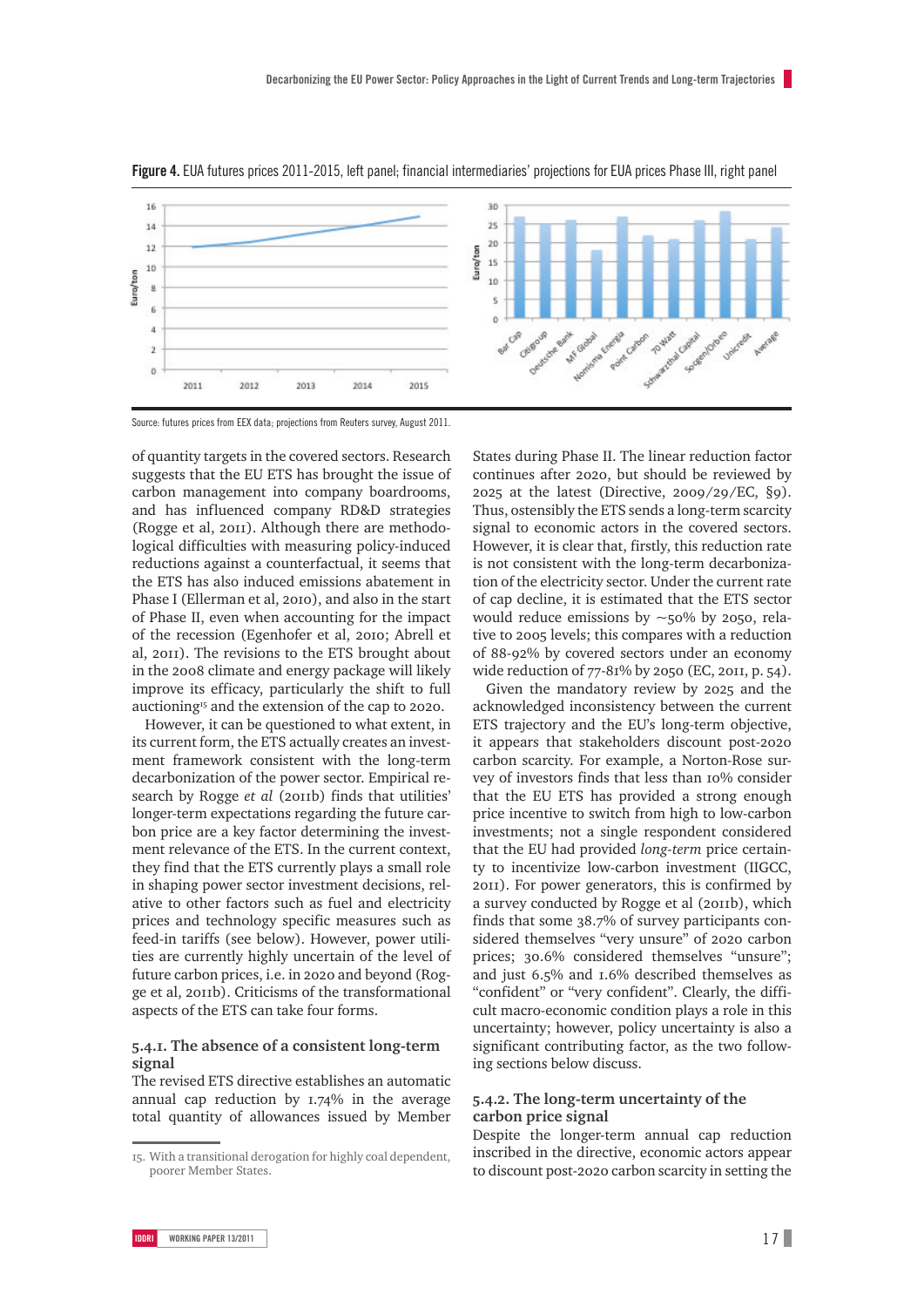

**Figure 5.** Sources of marginal cost uncertainty in the ETS, 2020 and 2030

Source: Blyth and Dunn, 2011.

current market price. Currently traded EUA futures prices reach around 15 Euro by 2015, while Phase III projections from the major financial intermediaries average around 24 Euro (Figure 5 above). It can be questioned whether such levels incorporate scarcity in future periods, given that, in theory at least, the cap should decline indefinitely by 1.74%. Power sector investors are motivated by existing legislated policies and futures prices; less legally precise policies, such as the commitment to post-2020 scarcity in the ETS, seem to be discounted from pricing decisions.

This point can be underscored by an analysis of future carbon price uncertainties. In general, price fluctuations based on changes in fundamentals, e.g. fuel prices, should not necessarily be the concern of policy-makers (cf. Fuss et al, 2008). These are investment risks that the private sector should reasonably adopt. Of more concern, however, is the case where policy-driven risks contribute significantly to carbon price uncertainty. Policy driven uncertainty in the ETS derives from a number of factors, including i) the level of the 2020 cap given the ongoing debate about the move to 30% emissions reductions; ii) the delivery of complementary policies, such as energy efficiency and renewables objectives to 2020; iii) the uncertain trajectory of the post-2020 cap.

Blyth and Bunn (2011) construct a model combining stochastic market-based and policy-related uncertainties to build a picture of the marginal price uncertainty in the ETS to 2020 and 2030. The paper finds that policy related risks, in particular the uncertain cap trajectory, are very significant on the 2020 timeframe, and dominate on the 2030 timeframe. The central results of the paper are shown in figure 6 below. In addition, in lower policy commitment scenarios, ETS prices

are significantly driven by policy-related uncertainties such as the delivery of complementary policies in energy efficiency or RES (see also below). By contrast, in scenarios with tighter caps, ETS price fluctuations are largely driven by market fundamentals. The absence of a more stringent and long-term price signal under the ETS, coupled with significant public (fiscal) commitment to complementary policies, may suggest an imbalance of policy instruments and a suboptimal allocation of risk between the public and private sectors.

#### **5.4.3. Consistency of policy instruments**

#### *ETS and Energy Efficiency*

The analysis cited above underscores the importance of carefully balancing instruments within the policy mix. These instruments interact in highly complex ways. Broadly speaking, the overlap of RES and energy efficiency instruments with an ETS will impact the scarcity and price within the ETS, as some of the abatement demand will be delivered outside of the carbon price. It should be stressed again that this does not mean that an instrument mix is unjustified, but rather that instruments should be balanced as far as possible given their objectives.

It is debatable whether the EU's 20/20/20 by 2020 objectives were internally coherent, even before the economic crisis. Pre-crisis modeling by the Commission for the impact assessment of the 2008 climate and energy package indicates a reduction in primary energy consumption of just 6.2% in the Climate and Energy package scenario with CDM and JI trading verses the baseline scenario (Capros et al, 2008). This compares with the agreed objective of a 20% primary energy saving against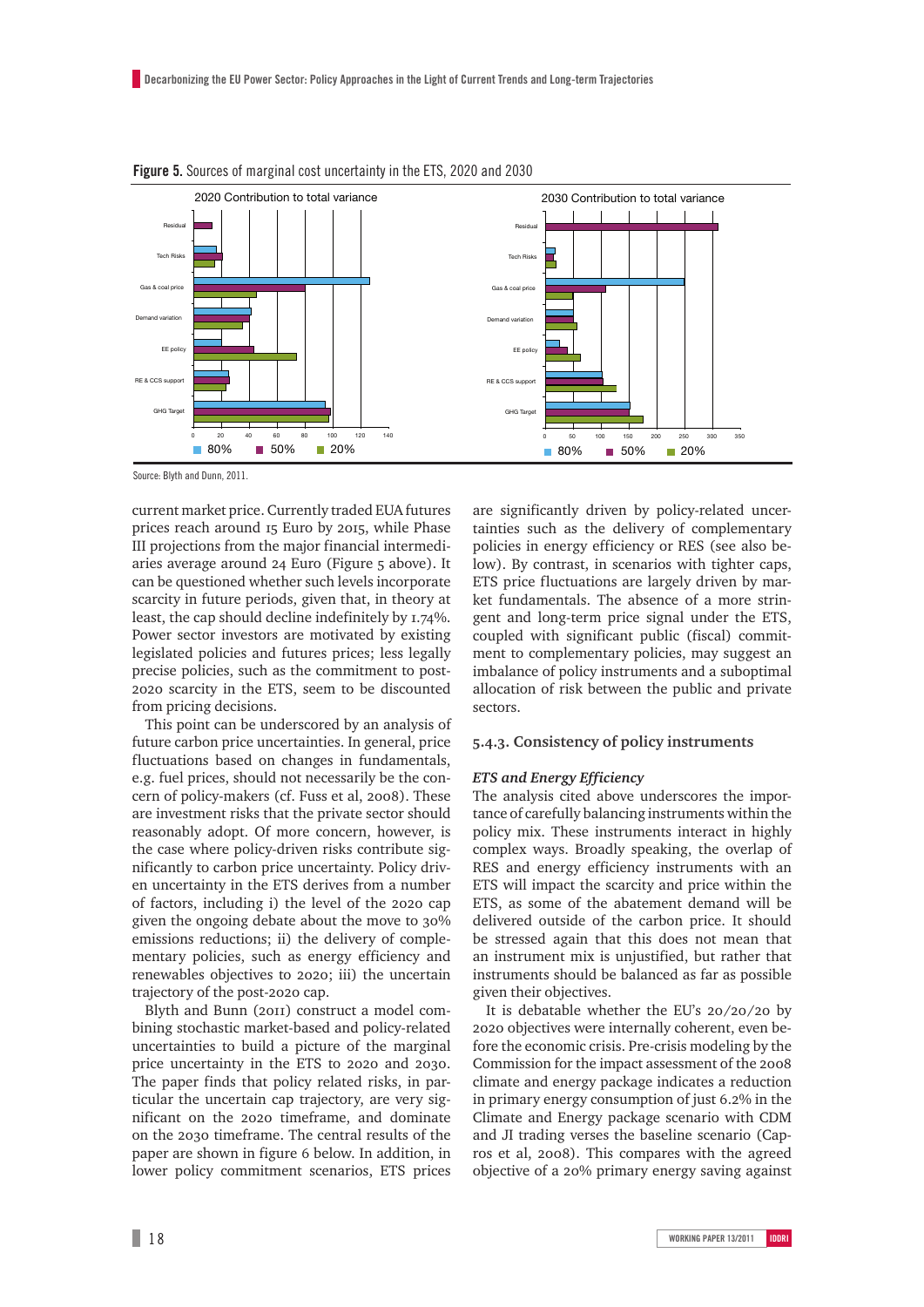

**figure 6.** Projections of gross electricity generation, 2010-2030

Source: Capros et al, 2008; EC, 2011c.

the pre-crisis baseline projection of the Commission by 2020. Thus already before the crisis, the EU's policy instruments were not calibrated in a manner consistent with the 20% energy savings objective.

The economic crisis has led to a dramatic reduction in energy demand, with consequent impacts on the ETS price. In addition, the EU is preparing further energy efficiency measures, necessary to meet the energy savings objective (EC, 2011c).<sup>16</sup> The Commission's impact assessment estimates that the proposed energy efficiency directive would reduce primary energy consumption in the EU by 19.7 to 20.1% by 2020, relative to the PRIMES 2007 Baseline scenario (EC, 2011c). This would bring the EU in line with its 20% energy savings target. Furthermore, the impact assessment projects significant reductions in electricity demand relative to the PRIMES 2009 Baseline. Under the Baseline scenario, gross annual electricity generation is projected to be 3795.4 TWh in 2020, while in 2030 it reaches 4191.9 TWh (EU, 2010, pp. 67). By contrast, in the PRIMES 20% energy savings scenario of the Commission's impact assessment, gross annual electricity generation reaches 3234.695 TWh in 2020 and 3400.449 TWh in 2030.

Figure 7 shows the progression in electricity demand projections from the pre-crisis BAU scenario (Capros et al, 2008), to the climate and energy package (Capros et al, 2008), and the post-crisis impact assessment of the 2011 energy efficiency directive (EC, 2011c). **This underscores again**  **that the ETS was not configured** *ex ante* **in a manner consistent with the 20% energy savings target.**

In this regard, two points should be considered.

- The overlap of instruments leads to signifi**cant price risks in the ETS**, as it is by no means assured that energy efficiency objectives will actually be delivered (Blyth and Bunn, 2011). On the flip side, the presence of complementary efficiency policies reduces upside risks of socially unacceptably high carbon prices to deliver quantity targets. Optimal policy entails a balancing act of short-term static efficiency taking into account market failures across the abatement curve, and long-term dynamic efficiency (see below).
- In its impact assessment for the proposed energy efficiency directive, the PRIMES modeling assumed perfect foresight among market actors and optimal banking until 2050 (EC, 2011c, pp. 75) – even in this case, the ETS price is reduced to 14.2 Euro/ton in 2020. However, these conditions clearly do not hold currently – market actors have neither perfect foresight nor even a credible regulatory commitment post-2020, let alone to 2050. **Therefore, the actual delivery of RES and efficiency objectives would likely significantly reduce the carbon price in the ETS, weakening its dynamic efficiency.**

It should be stressed: it is not an either/or question with regard to the ETS and energy efficiency. Both are necessary parts of the EU decarbonization policy mix, as was argued regarding energy savings in section 4 above. However, in designing overlapping instruments **it is necessary** *ex ante* **to calibrate the ETS to generate carbon scarcity after energy efficiency policies have been factored in.** 

#### *ETS and RES policies*

The ETS and RES policies interact in so far as RES policies deliver abatement outside of the ETS and hence reduce the carbon scarcity within the system. The overlap of instruments may be justified from the perspective of multiple goals, such as industrial policy or energy security. In addition, given long lead times in physical systems and the need for rapid innovation in low-carbon technologies, "starting early" with high cost abatement options can indeed be justified from the perspective of dynamic efficiency (Vogt-Schilb and Hallegatte, 2011).

There is evidence that RES policies are currently the dominant driver of decarbonization in European electricity systems. For example, the Australian Productivity Commission calculated total implicit abatement subsidies in the electricity systems of

<sup>16.</sup> The proposed package of measures includes: an EU-wide energy savings obligation on utilities; refurbishment obligations for public buildings; improved information in consumer energy bills; mandatory energy audits, and requirements to equip new generation capacity and highheat-demand industry installations with heat recovery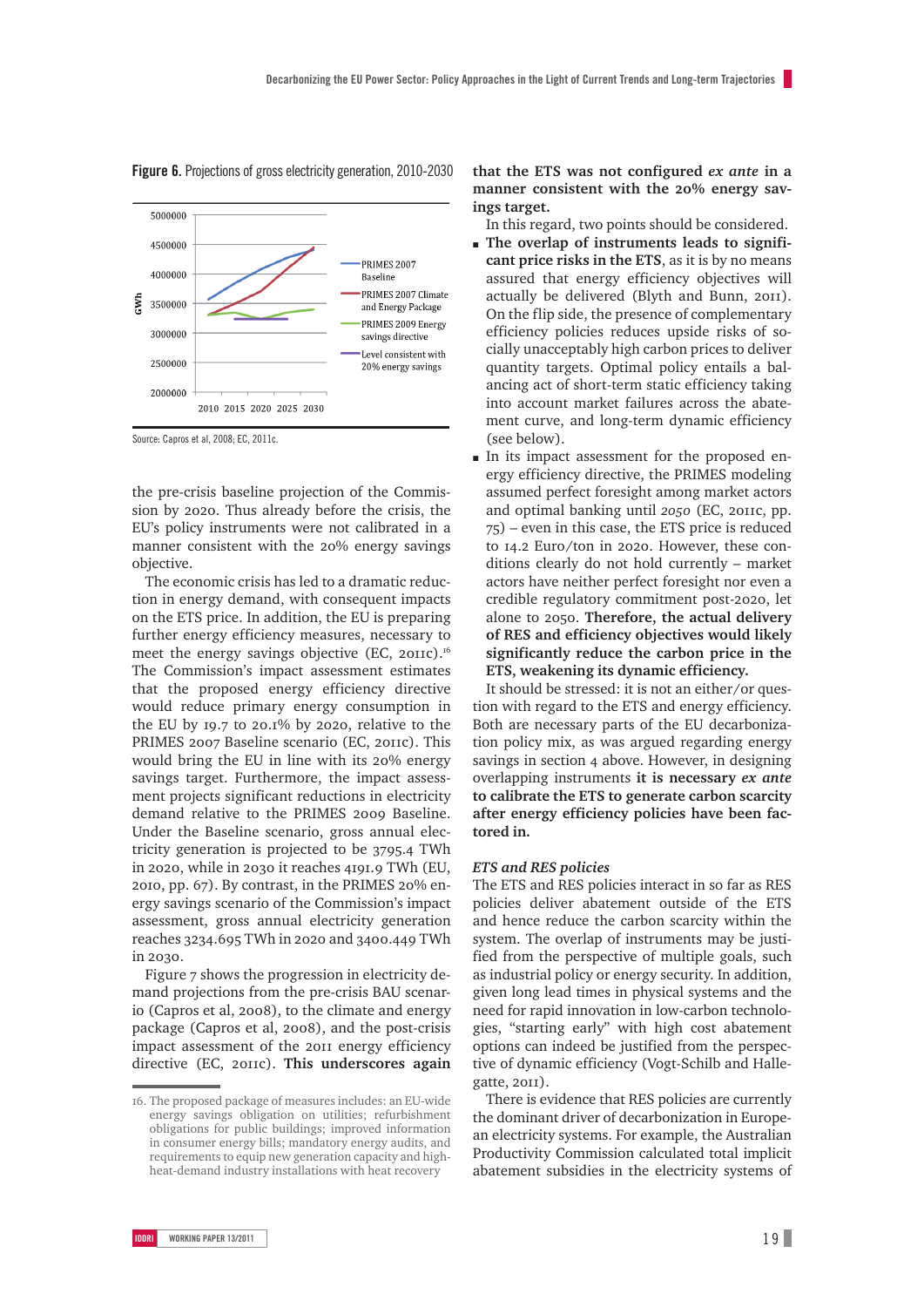the UK and Germany of 52.5-138.6 Euro/ton and 95.9 – 122.5 Euro/ton respectively, compared to a carbon price of 14 Euro/ton in the study year (APC, 2011, pp. xxvii). According to the same study, non-ETS policies delivered up to 98% (!) of power sector abatement in the study year. Calculating "effective" carbon prices and abatement from non-carbon pricing policies is fraught with methodological difficulties. However, this does provide some analytical support for Rogge et al's (2011, 2011b) and the IIGCC (2011) interviews with power and financial sector actors, which concluded that the ETS played a relatively insignificant role in driving abatement and investment currently.

#### *Careful conclusions*

Policy-makers are faced with a conflict of interest between static and dynamic efficiency in carbon pricing instruments (cf. del Río González, 2008). In the short-term, the objective of static efficiency<sup>17</sup> implies seeking the lowest carbon price to reach a given objective. In the longer-term perspective, dynamic efficiency implies maintaining (the credible expectation of) a sufficiently high carbon price to create incentives for innovation and deployment of low-carbon technologies, in order to reach longer-term objectives at lowest cost. However, in the context of second-best political economy considerations it may be difficult to implement sufficiently high carbon prices across organized, powerful constituencies (such as industry), and more targeted pull instruments may provide a solution. In addition, dynamic efficiency considerations can justify "starting early" on high cost abatement options.

However, two consideration need to be made:

- m It was emphasized in section 5.2.1 that decarbonization policies need to be robust against multiple future scenarios. This implies pursuing all abatement options in the short and longterm. **Technology neutral instruments, such as the ETS, have the advantage of providing efficient economic signals across the suite of supply-side technologies and demandside abatement options. In addition, the ETS plays a crucial role in coordinating Member State actions on abatement and ensuring a level playing field in the EU.**
- m The social cost of policies needs to be monitored and controlled. If complementary policies distort price signals and partially shift the abatement burden to diffuse and politically disorganized constituencies (ratepayers), there is the risk that they may be neither equitable nor

sustainable in the long run. **Given the scale of investments required and the need (especially in the current climate) to sustain public and political acceptance for climate policy, efficiency is at a premium.** 

Once again it is not a question of either/or with regard to RES, energy efficiency and ETS policies. Rather, it is a question of the balance of short and long-term signals within and between abatement options. It can be questioned whether the current balance is optimal.

#### **5.4.4. Potential over-allocation of the ETS as a result of the crisis**

The economic crisis led to a decline in economic activity of the covered sectors. As a result, emissions have also fallen, by some 11.3% between 2008 and 2009 (EC, 2011b). According to the post-crisis PRIMES 2009 Baseline and Reference scenarios, between 2008 and 2012 a buffer of  $\sim$ 2.3 Gt will accrue due to emissions being lower than the cap. In the Baseline scenario, which assumes weaker implementation of the non-ETS and RES objectives, 1.6 Gt of unused permits remain in 2020. In the Reference scenario, which assumes full implementation of the non-ETS and RES targets, unused credits in 2020 are higher, at 2.4 Gt in 2020 (figures from EC, 2010b, pp. 30-34). In other words, the 2020 ETS cap may not send sufficiently strong transformational signals during and beyond the current period due to the build-up of a significant buffer of allowances (cf. also Galharret and Guérin, 2011).

If the ETS sent scarcity signals via a longer-term cap consistent with long-term objectives, combined with certainty regarding the banking of allowances, this apparent oversupply would be of lesser concern. In theory, firms would arbitrage between periods, bringing forward some reductions on the prospects of higher carbon prices in future periods. In addition, longer cap horizons coupled with banking would reduce current price volatility, as price formation would take into account price factors averaged out over longer time periods (Fankhauser and Hepburn, 2010). However, it was noted above that the level of the post 2020 caps is currently unclear to market participants. Moreover, if policy is incredible or if imperfect foresight among market participants is considered, over-allocation could have significant implications on banking behavior and hence permit price formation (Paltsev, 2009). For example, 70Watt estimates that permit prices could drop significantly in the ETS if industrial actors cashed their surpluses due to preferences for cash rather than permits, or un-credible policy after 2020 (70Watt, 2011).

<sup>17.</sup> i.e. equal marginal abatement costs across economic actors and sectors.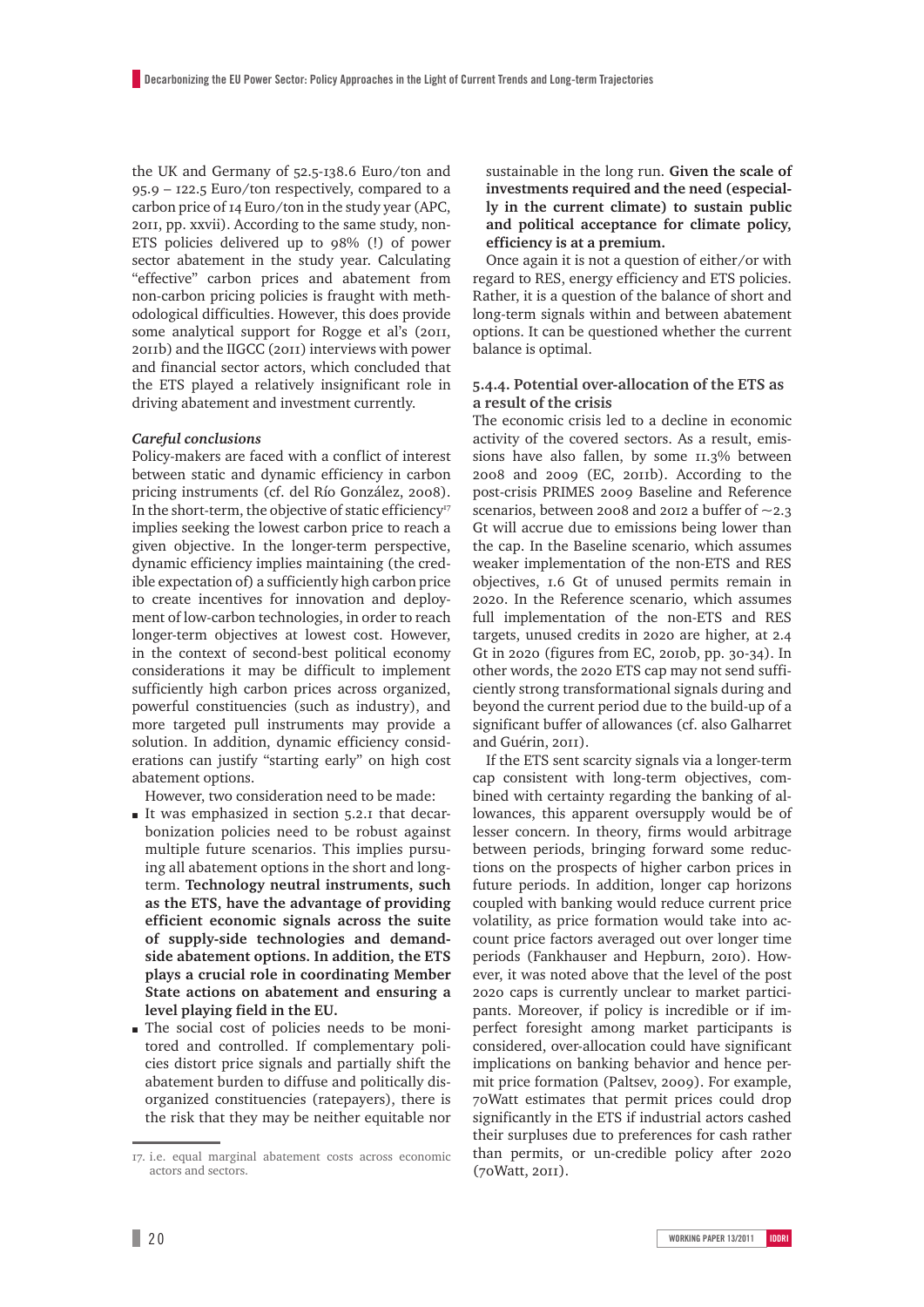#### **5.4.5. Summary**

With regard to the impact of climate policy, utility investment decisions are largely driven by the existing policy framework, and in particular, expectations regarding future carbon prices. While the ETS has provided a post-2020 scarcity signal, this is i) not consistent with the EU's long-term objectives and is subject to possible revision by 2025 at the latest; ii) is highly uncertain due to outstanding decisions in the current policy framework; iii) potentially weakened by the suboptimal interaction of climate policy instruments, and by the accrual of a significant surplus of allowances and the absence of a long-term framework with banking. This risks delaying or distorting investments to the determent of the efficiency and potential feasibility of the EU's decarbonization pathway.

#### **6. ConclusionS: policy recommendations**

The focus of the EU's climate policy is increasingly shifting from short-term emissions reductions at the margin to long-term, low-carbon development. This places the EU's 2020 objectives in a new light: it is no longer sufficient that they are achieved, rather they must be designed to place the EU on a feasible trajectory to large-scale decarbonization by 2050. This paper has examined the role of the electricity sector in the transition. Its focus has been placed on the *status quo*, i.e. an examination of current investment and demand trends as they are shaped, among other factors, by the existing policy mix. In this manner, it aimed to highlight potential inconsistencies with current trends and policies and the trajectories implied by the 2050 decarbonization of the sector.

Ambitious gains in energy efficiency were highlighted as a key condition for the decarbonization of the sector, and to facilitate its contribution to the decarbonization of final consumption sectors. According to modeling released by the Commission, the proposed energy efficiency directive would have significant impacts on electricity demand to 2020 and 2030. This would be positive in terms of preparing the sector for the longer-term electrification of final demand. However, the analysis in this paper highlighted serious concerns with the impacts of the measures on the dynamic efficiency of the ETS. This does not mean that they should not be undertaken. **Rather demand side policies should be the point of departure for supply side interventions: ETS caps should be set so as to achieve carbon scarcity after energy efficiency and RES objectives have been taken into account.** Ideally, such caps would be long-term, i.e. beyond 2020, to reduce the volatility of prices by averaging out fluctuations in price factors (electricity demand, fuel prices, progress with implementing complementary polices etc) over longer periods.

Turning to the demand side, the study highlighted the high uncertainties and inertias in the electricity sector. These should not be obfuscated. Rather, they **imply the need to immediately set a long-term regulatory framework to shape investment decisions for the next generation of plant (post 2020).** In the context of uncertain technology developments, the overall decarbonization strategy should be robust against the widest possible range of eventualities. **This implies that a longer-term policy framework would be desirable so that investments can take place in the presence of the fullest possible information regarding the longer-term evolution of the sector**. The absence of this risks distortions in capital allocations, which could jeopardize the cost-effective achievement of the EU's long-term objectives.

With regard to the policy framework, the study emphasized the need for a balanced mix of policy instruments. Within this, however, the ETS is crucial, as it can efficiently guide the economic decisions of numerous economic actors across the value chain, and actions across Member States. The ETS, as currently designed, faces two major flaws: firstly, it does **not send a credible longer-term signal to shape post 2020 investments**. Given the sectoral inertias identified, it is vital that this is put in place as soon as possible. Secondly, the transformational signal of the ETS is **weakened by the imbalanced of policy instruments**, i.e. RES and energy efficiency, exacerbated by the crisis.

In the light of this policy analysis, several recommendations can be drawn. **Firstly, the EU should begin the – likely drawn out – policy process of establishing post 2020 emissions caps**. Secondly, a short-term adjustment of scarcity in the ETS may create some incentives for low-carbon investment (see e.g. Kettunen et al, 2011, for analysis on the timing of policy shocks to stimulate low-carbon investment). However, it would not address the fundamental concern, namely the lack of policy information regarding the post 2020 environment in which these investments will amortize. **A discrete policy intervention to balance supply in the ETS is clearly second-best from this perspective, and if mismanaged could deter rather than promote investment.** Thirdly, it is necessary for the EU to continually monitor the balance of policy instruments, and to coordinate future interventions across the instruments in order to avoid repeating the mistakes of the 2008 climate and energy package. Fourthly, the EU's technology support policy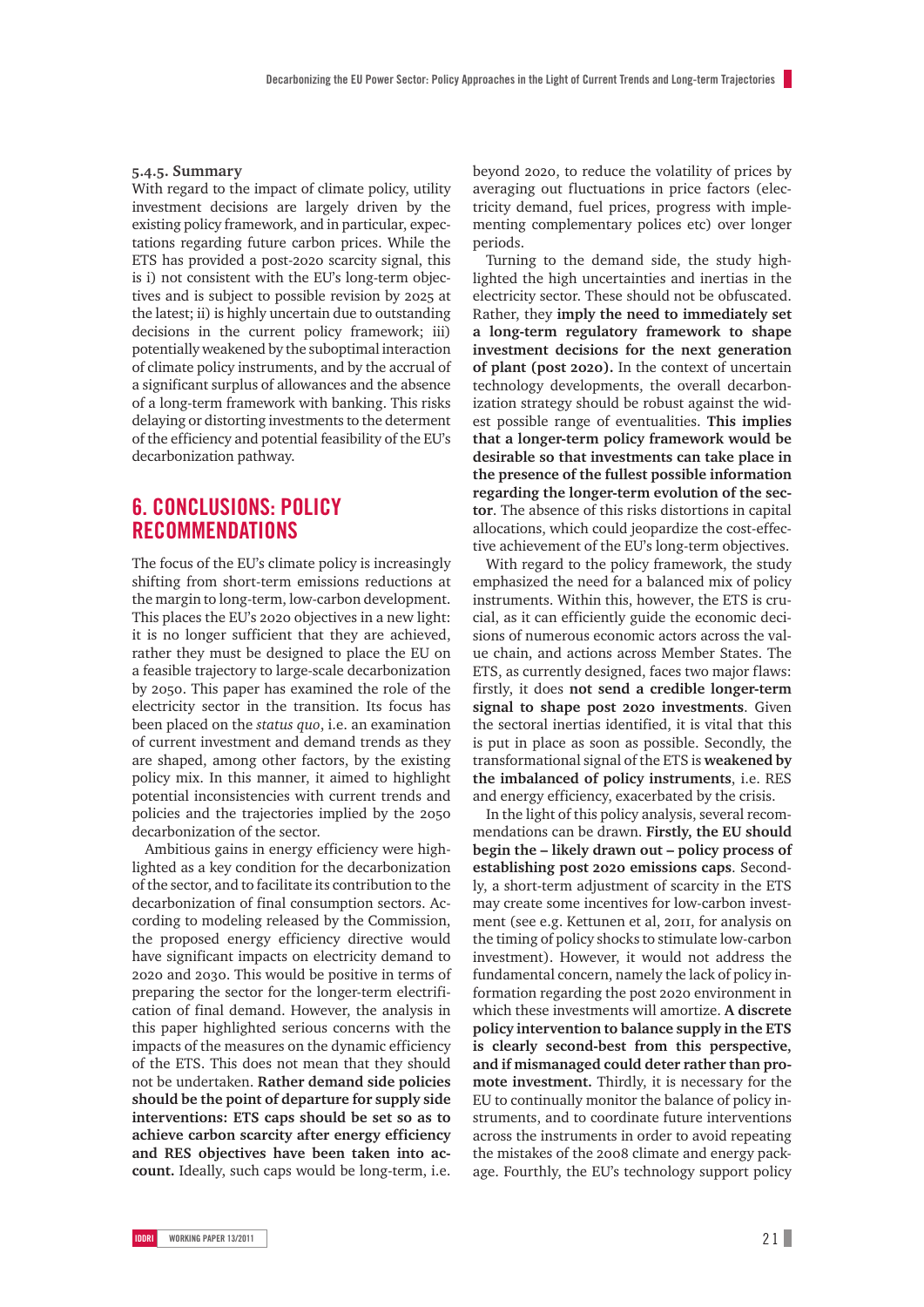can be improved. Alongside market pull interventions, basic R&D and a stronger carbon price also have a clear role to play in the delivery of RES and efficiency objectives. The absence thereof could shift delivery risks to the public sector, and lead to economic distortions and inequities in the distributions of burdens among economic actors.

With the 2008 climate and energy package, the EU has taken significant steps towards a lowcarbon economy and electricity sector. However, conditions have significantly changed since the package's adoptions, and internal inconsistencies and omissions in the package are becoming more evident. The analysis in this paper has highlighted some of these. Interventions to lengthen and strengthen the carbon price signal and improve the balance of policy instruments can consolidate the steps the EU has already taken, avoiding potentially greater costs and delivery risks from the current trajectory.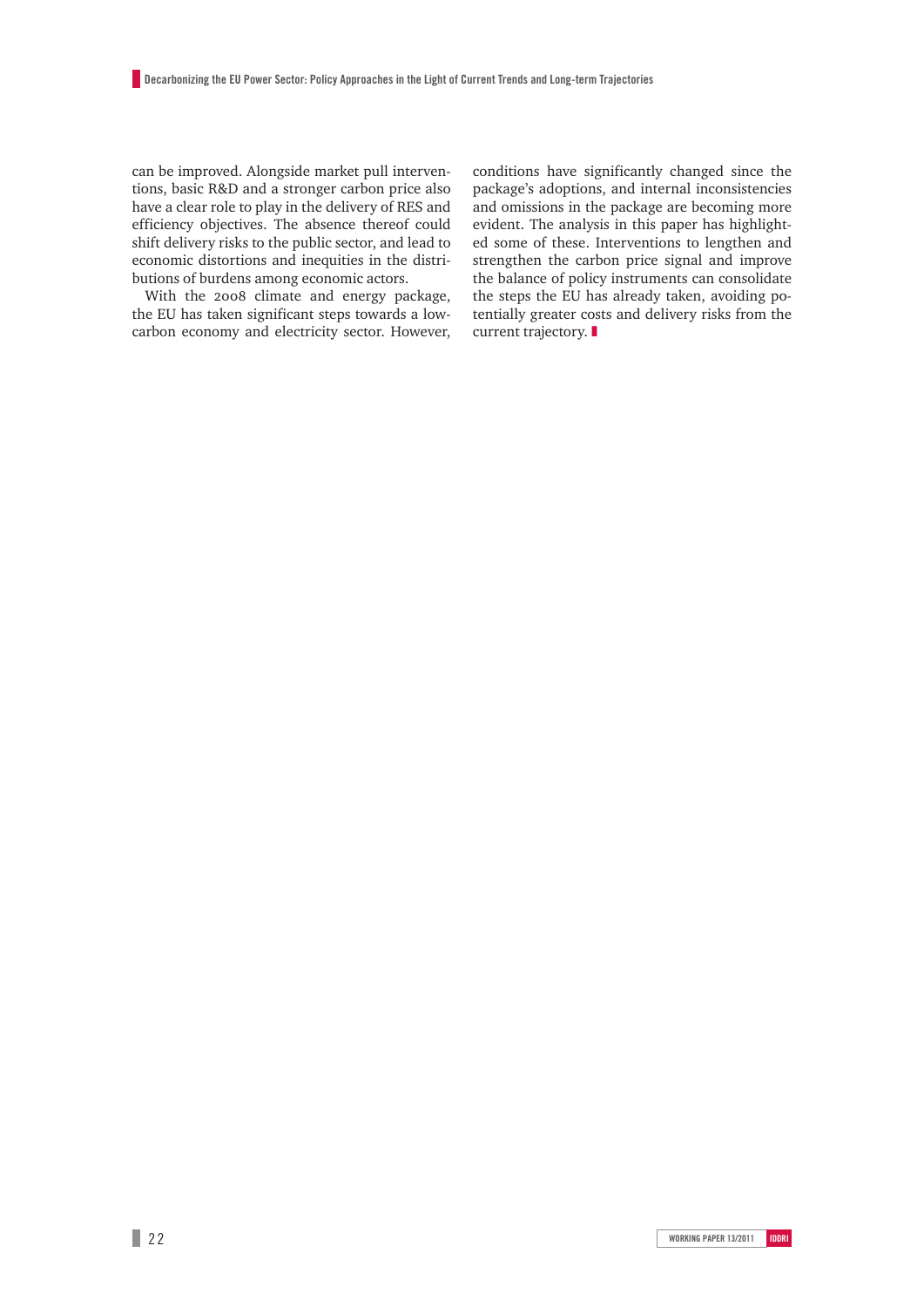#### **References**

Abrell, J. et al (2011), "Assessing the Impact of the EU ETS Using Firm-Level Data", Brussels: Bruegel.

Accenture and Barclays Capital (2011), "Carbon Capital: Financing the low-carbon economy".

Alfsen, K. (2010), "Technology change and the role of non-state actors", in Birmann et al (eds), "Global Climate Governance Beyond 2012: Architecture, Agency and Adaptation", Cambridge: CUP.

Australian Productivity Commission (2011), "Carbon Emission Policies in Key Economies", Melbourne: APC.

Blyth, W. and D. Bunn (2011), "Coevolution of policy, market and technical price risks in the EU ETS", *Energy Policy*, 39.

Bosetti, V. and D. Victor (2011), "Politics and Economics of Second-Best Regulation of Greenhouse Gases: The Importance of Regulatory Credibility", *The Energy Journal*, 32.

Bowen, A. et al. (2009), "Meeting the Climate Challenge: Using Public Funds to Leverage Private Investment in Developing Countries", Section 2 - Analytical framework: The case for public sector action, LSE Grantham Institute.

Capros, P. et al (2008), "Model-based Analysis of the 2008 EU Policy Package on Climate Change and Renewables", E3MLab/NTUA.

del Río González, P. (2008), "Policy implications of potential conflicts between short-term and long-term efficiency in CO2 emissions abatement", *Ecological Economics*, 65.

Egenhofer, C. et al (2010), "The EU Emissions Trading System and Climate Policy towards 2050: Real incentives to reduce emissions and drive innovation?", Brussels: CEPS.

Ecofys, "Financing Renewable Energy in the European Energy Market", Utrecht: Ecofys.

Ellerman, D. et al (eds) (2010), "Pricing Carbon: The European Union Emissions Trading Scheme", Cambridge: CUP.

ENTSO-E (2010), "ENTSO-E Report System Adequacy Forecast 2010-2025", Brussels: ENTSO-E.

Eurelectric (2010), "Power Statistics: 2010 Edition Synopsis", Brussels: Eurelectric.

Eurelectric (2010b), "The Financial Situation of the Electricity Industry – A View to the Future Challenges", Brussels: Eurelectric.

Eurelectric (2011), "Power Choices: Pathways to Carbon Neutral Electricity in Europe by 2050", Brussels: Eurelectric.

European Council (2009), Brussels European Council 29/30 October 2009, Presidency Conclusions.

European Climate Foundation (2010), "Roadmap 2050: A Practical Guide to a Prosperous, Low-Carbon Europe", Brussels: ECF.

European Climate Foundation (2011), "Financing for a zero-carbon power sector in Europe: A financial sector's view on the decarbonisation of the European power sector", Brussels: ECF.

European Commission (2010), "EU Energy Trends to 2030 – 2009 Update", Brussels: EC.

European Commission (2010b), "Analysis of options to move beyond 20% greenhouse gas emission reductions and assessing the risk of carbon leakage" Commission Staff Working Document, Background information and analysis Part II, SEC(2010) 650

European Comission (2011), "A Roadmap for moving to a competitive low carbon economy in 2050", Impact Assessment, SEC(2011) 288 final, Brussels: EC.

European Commission (2011b), 2010 Compliance Data.

European Commission (2011c), "Commission Staff Working Paper, Annexes to the Impact Assessment Accompanying the Document Directive of the European Parliament and of the Council on Energy Efficiency and Ammending and Subsequently Repealing Directives 2004/8/EC and 2006/32/EC", Brussels: EC.

European Wind Energy Association (2011), "Pure Power: Wind energy targets for 2020 and 2030", Brussels: EWEA.

Fankhauser, S. and C. Hepburn (2010), "Designing carbon markets. Part I: Carbon markets in time", *Energy Policy*, 38.

Finkenrath, M. (2011), "Cost and Performance of Carbon Dioxide Capture from Power Generation", Paris: IEA.

Fuss, S. et al (2008), "Investment under market and climate policy uncertainty", *Applied Energy*, 85.

Galharret, S. and E. Guérin (2011), "The EU Climate and Energy Package: Elements to assess its current performance and suggestions on the way forward", Paris: Iddri.

Gény, F. (2010), "Can Unconventional Gas be a Game Changer in European Gas Markets?", Oxford: Oxford Institute for Energy Studies.

Guivarch, C. and C. Hood (2011), "Early retirement of coalfired generation in the transition to low-carbon electricity systems", in IEA, "Climate and Electricity Annual", Paris: IEA.

Guivarch, C. and J. Rozenberg (2011), "Short-Term / Long-Term Coherence of Emissions Reduction Pathway", Cambridge: Climate Strategies.

Hood, C. (2011), "Electricity market design for decarbonisation", IEA, "Climate and Electricity Annual", Paris: IEA.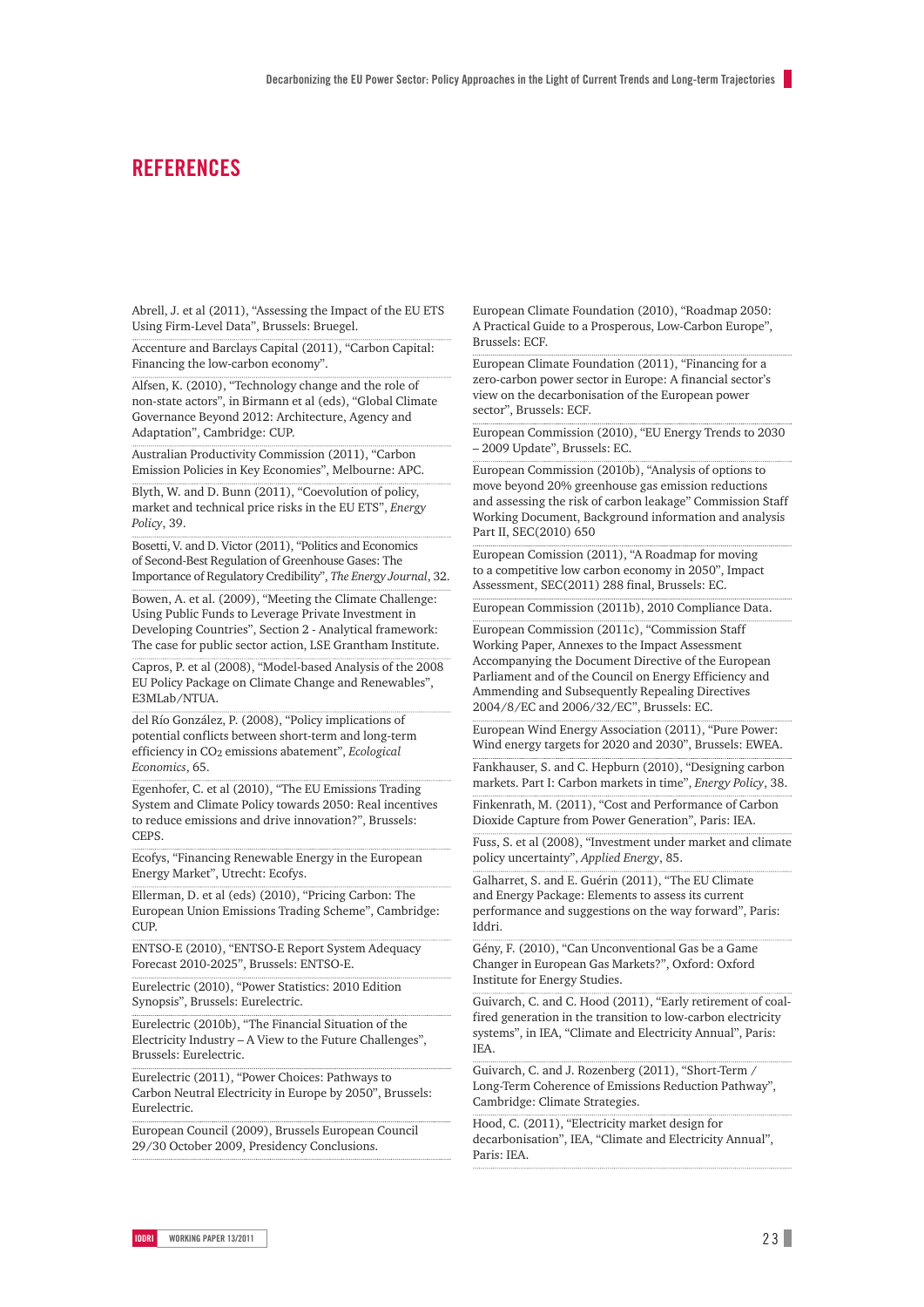Institutional Investors Group on Climate Change (2011), "IIGCC (2010), "Shifting Private Capital to Low Carbon Investment: An IIGCC Position Paper on EU Energy and Climate Policy", London: IIGCC.

International Energy Agency (2007), "Climate Policy Uncertainty and Investment Risk", Paris: IEA.

International Energy Agency (2010), "Energy Technology Perspective 2010: Scenarios and Strategies to 2050", Paris: IEA.

International Energy Agency (2010b), "World Energy Outlook 2010", Paris: IEA.

International Energy Agency (2011), "Electricity Information 2011", Paris: IEA.

Kettunen, J. et al (2011), "Investment Propensities under Carbon Policy Uncertainty", *The Energy Journal*, 32.

Neuhoff, K. (2007), "Investment under Climate Policy Uncertainty", Cambridge: Climate Strategies.

Neuhoff, K. (2011), "Climate Policy After Copenhagen: The Role of Carbon Pricing", Cambridge: CUP.

Nuclear Energy Association (2011), "Carbon Pricing, Power Markets and the Competitiveness of Nuclear Power", Paris: NEA/OECD.

Organization for Economic Cooperation and Development (2011), "Projected Costs of Generating Electricity – 2010 Edition", Paris: OECD/IEA/NEA.

Paltsev. S.. J.M. Reilly, H.D. Jacoby and J.F. Morris (2009), The Cost of Climate Policy in the United States. Joint Program Report Series.

Linares, P. and I. Pérez-Arriaga (2009), "Promoting Investment in Low-Carbon Technologies", *European Review of Energy Markets*, 3.

Rogge, K. et al (2011), "The innovation impact of the EU Emission Trading System — Findings of company case studies in the German power sector", *Ecological Economics*, 70.

Rogge, K. et al (2011b), "Relative Importance of different Climate Policy Elements for Corporate Climate Innovation Activities: Findings for the Power Sector", Cambridge: Climate Strategies and CPI.

Rothwell, G. (2006), "A Real Options Approach to Evaluating New Nuclear Plants", *The Energy Journal*, 27.

Robert Schuman Centre for Advanced Studies/Florence School of Regulation (2011), "EU 2050 Low-Carbon Energy Future: Visiton and Strategies", Florence: RSCAS.

THINK (2011), "Transition Towards a Low Carbon Energy System by 2050: What Role for the EU?", THINK.

Victor, D. (2011), "Global Warming Gridlock: Creating More Effective Strategies for Protecting the Planet", Cambridge: CUP.

Vogt-Schilb, A. and S. Hallegatte, "When Starting with the Most Expensive Option Makes Sense: Use and Misuse of Marginal Abatement Cost Curves", Washington: the World Bank.

Unruh, G. (2002), "Escaping carbon lock-in", *Energy Policy*, 30.

Wiesenthal, T. et al (2009), "R&D Investment in the Priority Technologies of the European Strategic Energy Technology Plan", Seville: JRC.

Weisenthal, T et al (2010), "Quantitative Assessment of the Impact of the Strategic Energy Technology Plan on the European Power Sector", Seville: JRC.

Winskel, M. (2002), "When Systems are Overthrown : The 'Dash for Gas' in the British Electricity Supply Industry", *Social Studies of Science*, 32.

Yang, M. (2008), "Evaluating the power investment options with uncertainty in climate policy", *Energy Economics*, 30.

70Watt Consulting, *Carbon Quaterly*.